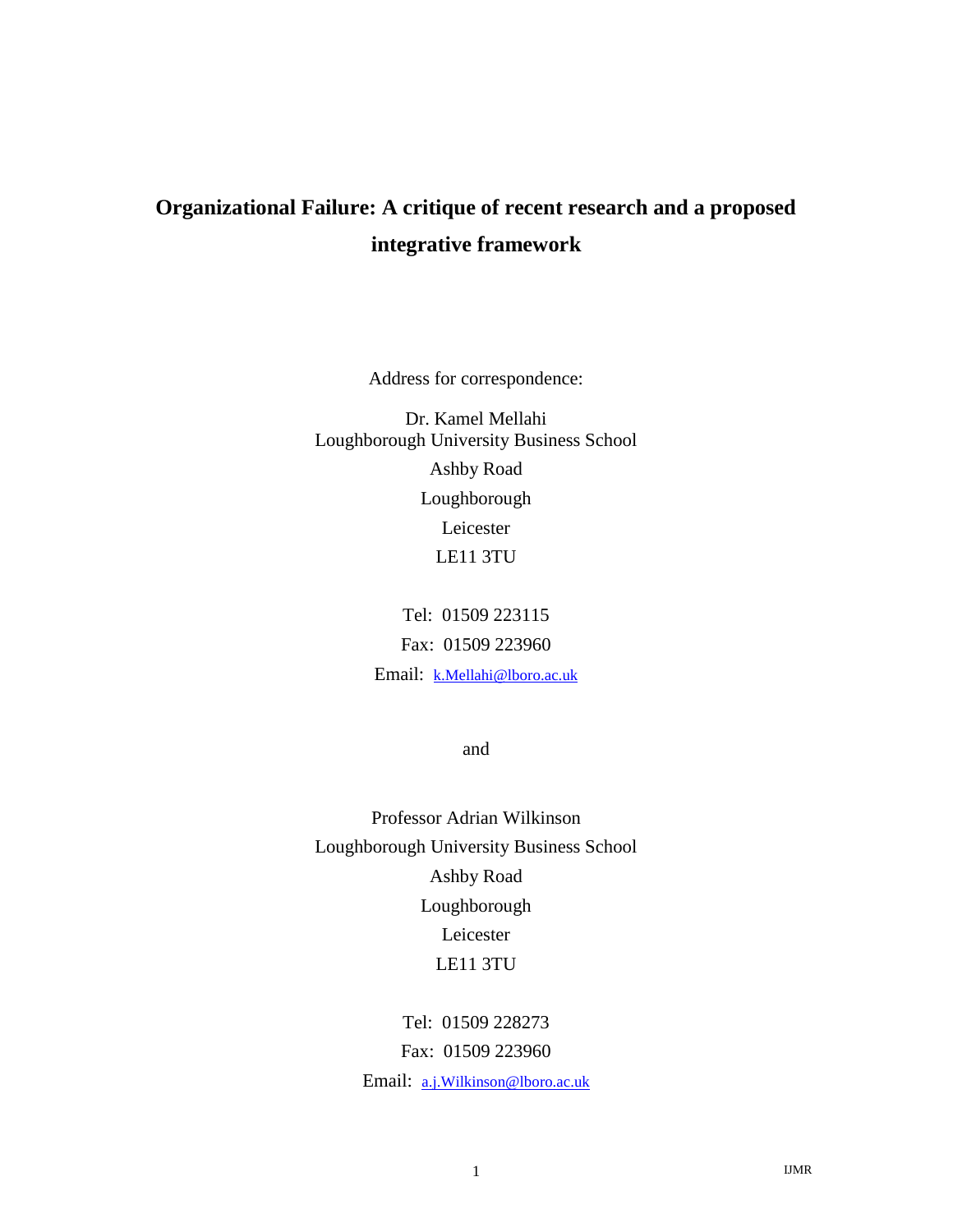# **Organizational Failure: A critique of recent research and a proposed Integrative Framework**

# **Abstract**

There is a long-running debate in the business literature on the causes of organizational failure. On the one hand, classical industrial organization (IO) and organization ecology (OE) scholars have typically assumed a deterministic role of the environment and argued that managers are constrained by exogenous industrial and environmental constraints leaving them with little real strategic choice, and hence managers' role should be ignored. On the other hand, the organization studies (OS) and organizational psychology (OP) literature takes a more voluntaristic perspective and argues that managers are the principal decisions makers of the firm, and consequently their actions and perceptions are the fundamental cause of organizational failure. This paper addresses the major deficiencies observed in the diverse body of literature covering this field, suggests an integrative framework, and identifies the specific theoretical and methodological challenges ahead for researchers seeking to advance knowledge in the field of organizational failure.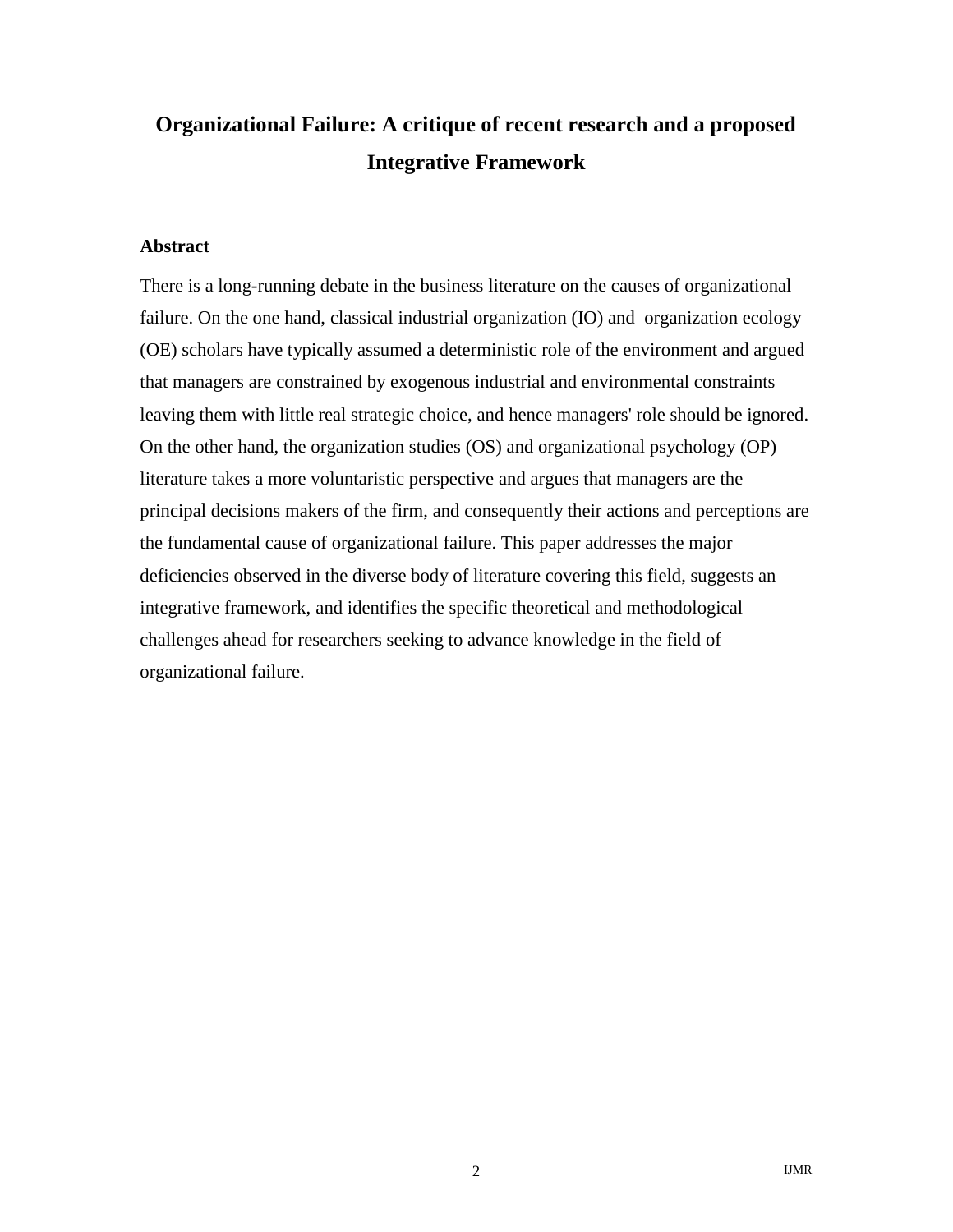#### **Introduction**

Since Whetten's (1980) call for more research on organizational failure, there has been a steady increase in research investigating this area. However, literature on failure remains dispersed in various and wide areas of study ranging from industrial organization (IO), organization ecology (OE), and organization studies (OS) to organizational psychology (OP). So far, theoretical and empirical research on failure has reflected a clear divide along the deterministic  $-IO/OE$ , and voluntarist  $- OS/OP$  - schools. This divide has been sustained by assumptions that the theoretical and methodological differences across these two schools are insurmountable (Witteloostuijn, 1998). As a result, the two schools of thought have evolved independently with little synergy, resulting in theoretical and practical gaps in researchers' understanding of organizational failure.

There is an obvious need to review the current body of literature. First, while the literature on organizational failure continues to grow, proportionately less time has been devoted by scholars to reviewing or capturing the ever –increasing body of knowledge on this topic. Second, we believe that the continued accumulation of fragmented and contradictory findings adds little to researchers' understanding of organizational failure. Third, the review highlights a potential direction for future research efforts.

In this endeavour, we first define the domain of organizational failure. We then organize and review the extensive literature on organizational failure across the two broad IO/OE and OS/OP- theoretical perspectives. The review identifies key theoretical linkages, empirical conclusions, and overall strengths and weaknesses of each perspective. We then propose a framework that represents a start toward building an integrative framework of organizational failure. Finally, we discuss the theoretical contributions of the integrative framework and offer an agenda for future research.

#### **Defining the Domain: What is organizational failure?**

There is no clear consensus within disciplines as to what organizational failure is, how it occurs, and its consequences (Cameron, Sutton and Whetten, 1988; Weitzel and Johnson,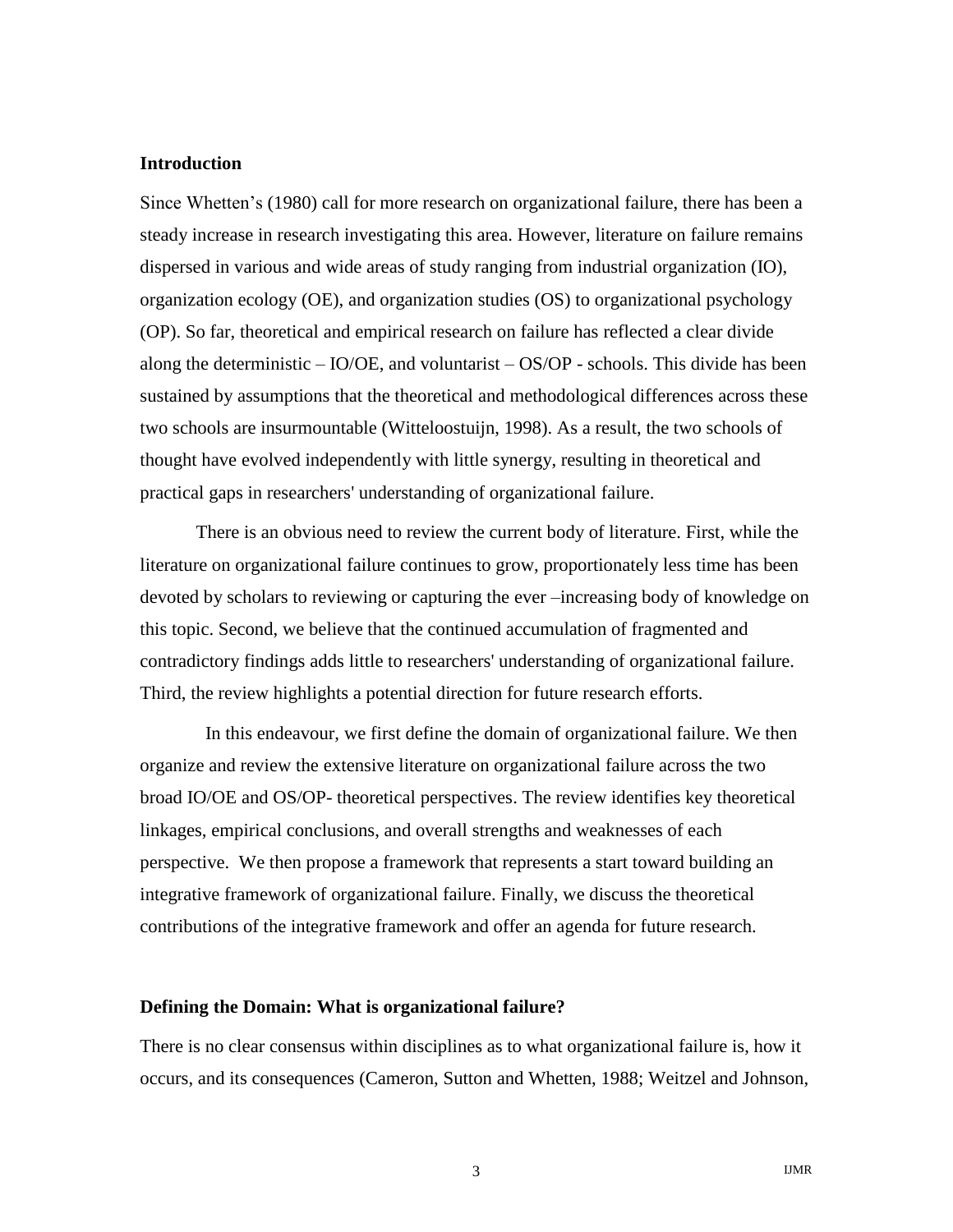1989), let alone agreement between disciplines. Several terms have been used in the literatures: organization mortality, organizational death, organizational exit, bankruptcy, decline, retrenchment, downsizing, and failure. In this review we exclude literature on retrenchment and downsizing because we believe that, although, they could be caused by failure, they should not be conceptualized as failure (see Greenhalgh, Lawrance and Sutton, 1988) as they are also associated with the activities of successful organizations. Indeed, because of the recent legitimization of downsizing as an acceptable strategic management tool, managers are increasingly using it during growth periods (McKinley, Zhao and Rust, 2000). We also believe that although bankruptcy filings provide a public record of a firm's demise (Sheppard, 1994; 1995), they reflect only a small portion of business failures**.** Thus, the large body of accounting and financial management literature seeking to develop financial and accounting models to predict organizational bankruptcy (c.f. Altman, 1970; Altman, 1984; Aziz, Emanuel, and Lawson, 1988; Dambolena, 1983; Dimitras, Zanakis, and Zopounidis, 1996; Johnson, 1970; Mcgurr and Devaney, 1998; Wilcox, 1971) will not be part of this review.

Despite the lack of a precise definition of failure, there is a broad consensus on the meaning of failure. Cameron, Sutton and Whetten (1988:9) define it "as a deterioration in an organization's adaptation to its microniche and the associated reduction of resources within the organization". The result of this could be total exit from the market or turnaround. We will be using exit, death, mortality and failure interchangeably in this article. Symptoms of organizational failure include shrinking financial resources (Cameron, 1983), negative profitability (Hambrick and D'Aveni, 1988; D'Aveni, 1989), shrinking market (Harrigan, 1982), a loss of legitimacy (Benson, 1975), exit from international markets (Burt et al, 2002, and Jackson et al, 2005) and severe market share erosion (Starbuck, Greve and Hedberg, 1978; Mellahi et al, 2002). This broad definition incorporates a number of assumptions: 1) failure generally has negative consequences even though the final outcomes of failure may be positive, i.e. firms learn from failure (Miner, Kim, and Haunschild, 1999); 2) the definition does not specify the causes of failure. It takes into consideration both organizational as well as environmental factors.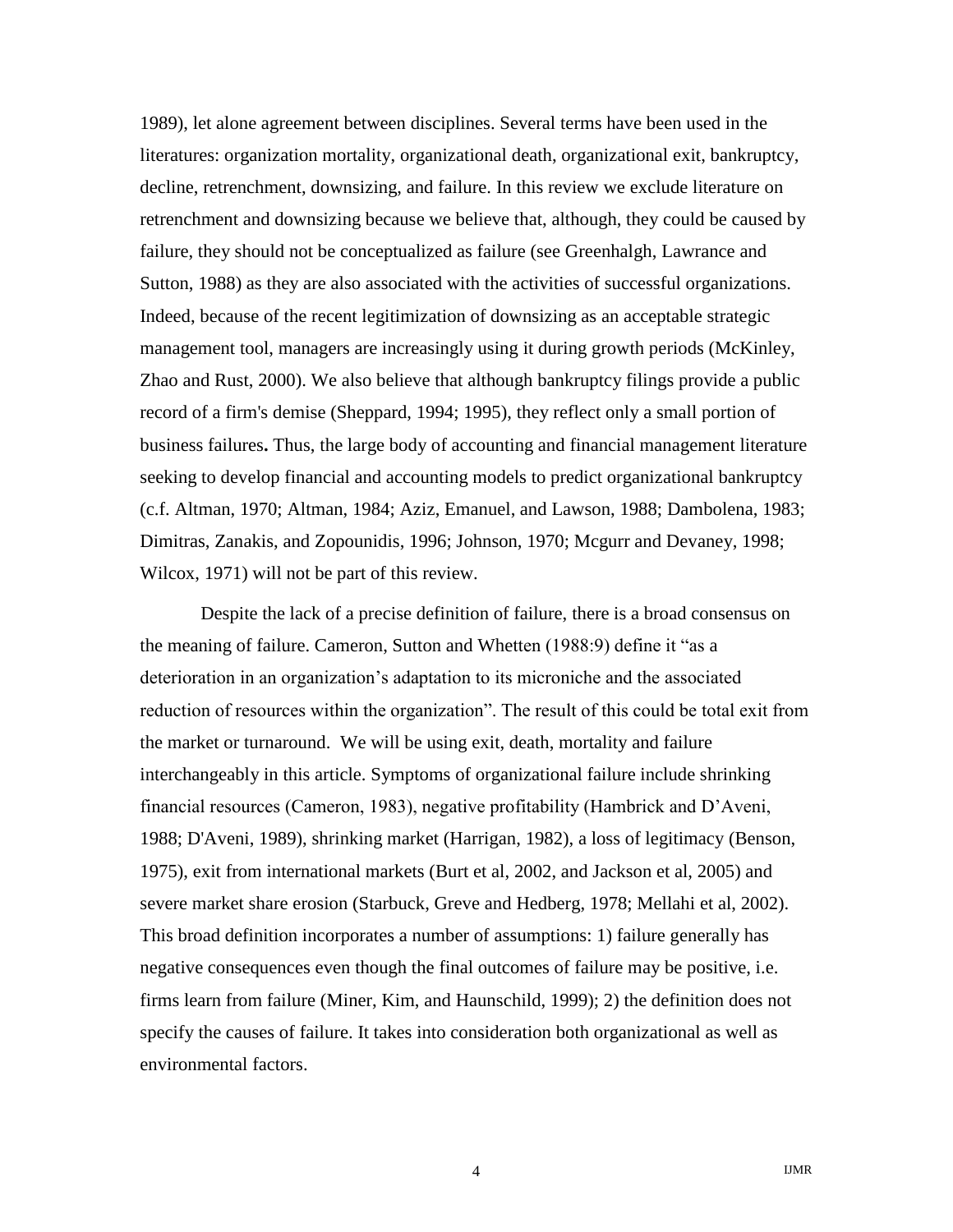### **The Deterministic View: The IO/OE Perspective**

While IO and OE scholars disagree on several issues (see Geroski,  $2001^{\frac{1}{3}}$ ; Barron,  $2001$ ; Boon and Witteloostuijn, 1995), they coalesce around the idea that when it comes to failure, the industry matters more than the firm. They agree that organizations are embedded in their environments and therefore, external factors have more explanatory power than firm level factors (see McGahan and Porter, 1997; Rumelt, 1991). That is, failure is caused by external factors over which management has little or no control.

### **The Industrial Organization Perspective**

Grounded in economics, the IO perspective is underpinned by the Schumpeterian thesis of "creative destruction". According to Schumpeter (1942), jolts in the external environment generate waves of organizational failure. These jolts could be caused by changes of a technological, regulatory, economic or demographic nature (Scott, 1992). For instance, shifts or shakeouts (Nelson, 1995) in the external environment created by revolutionary technological innovation, such as the internet, radically change industrial orders, leading to new entrants to enter the market – such as Amazon.com, and leaving incumbents, that are unable to adapt to the new business environment, to exit the market. Several studies (c.f. Tushman and Anderson, 1986; Sull, et al. 1997) found that, during fundamental transformations of the environment, new firms initiate competencedestroying discontinuities to overthrow incumbent firms.

The IO perspective reflects three underlying assumptions. First, the external environment is assumed to impose pressures and constraints on firms' strategies that would lead to failure. Second, most firms operating in the same industry, or within a certain segment of an industry are assumed to pursue similar strategies. Third, organizational decision makers are assumed to be rational and committed to acting in the firm's best interest, and therefore, failure could not be caused by them alone.

The IO literature suggests a range of primary causes of organizational failure. These include turbulent demand structure due to brand switching by core customers, changes in consumer tastes, cyclical decline in demand, strategic competition due to rivalry among existing competitors or new entrants (Lippman and Rumlet, 1982; Frank,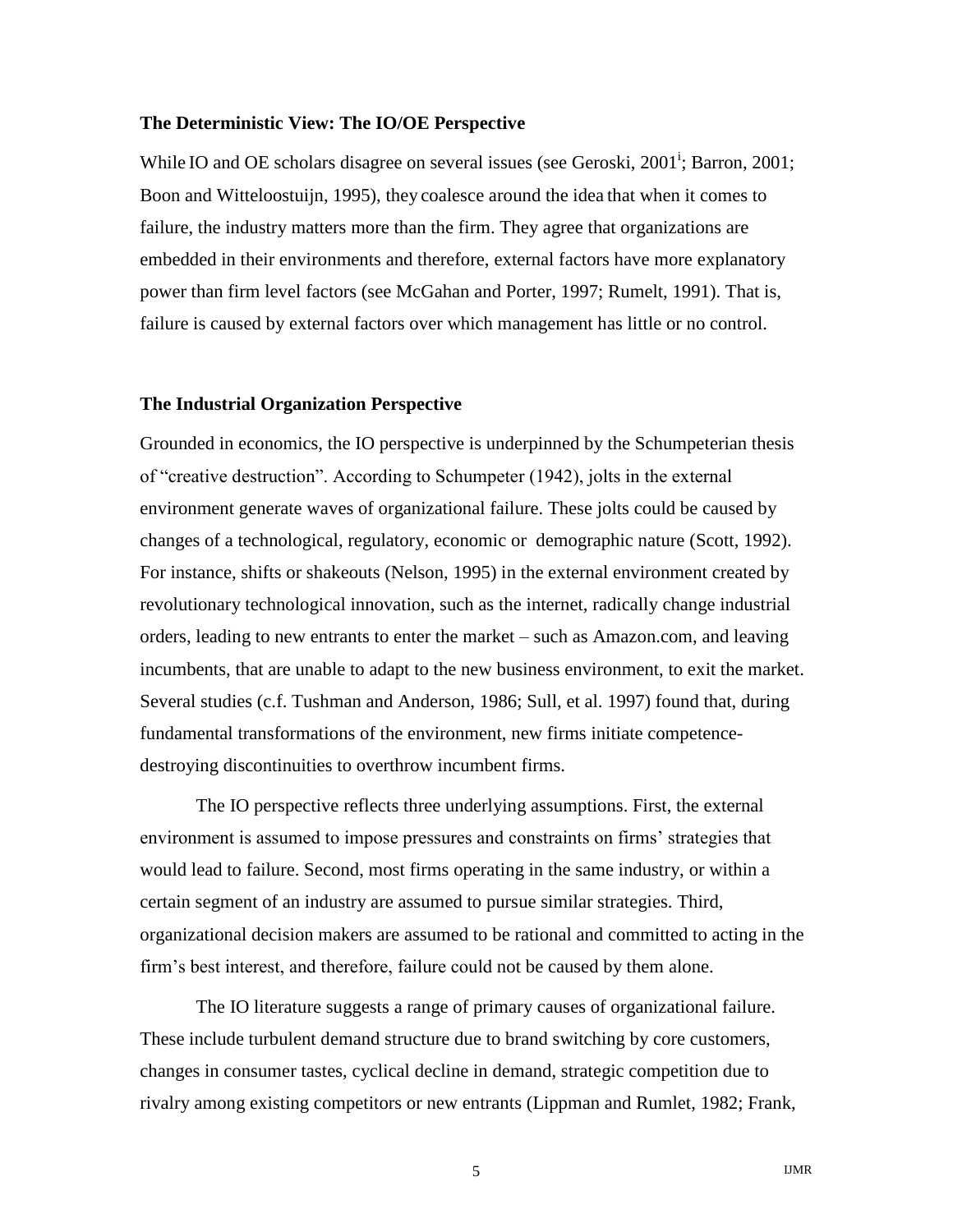1988; Jovanovic and Lach, 1989; Baum and Singh, 1994; Sheppard, 1995). Slater and Nayver (1994) added technological uncertainty due to product innovations and or process innovations to the list of external causes of failure. Dess and Beard (1984) explain the relationship between organizations and the environment by three factors: dynamism, munificence and complexity. Dynamism refers to "change that is hard to predict and that heightens uncertainty for key organizational members" (Dess and Beard, 1984: 56). Uncertainty is a concept frequently associated with the "inability to predict or foresee" (Anderson and Tushman, 2001:683). Anderson and Tushman (2001: 683) argue that dynamism increases organizational mortality rates for two reasons. First, because firms during uncertain times have difficulty accurately predicting circumstances that might effect their future activities, they are more likely to make wrong investments (Ghemawat, 1991; Gemawat and Nalebuff, 1985), sacrifice long term survival strategies for shortterm tactics (Smart and Vertinsky, 1984), and run high risk (Rosenbloom and Christensen, 1994). Second, uncertainty may lead to fluctuations in demand that subsequently cause higher organizational failure (see Anderson and Tushman, 2001: 682- 689 for a review).

Munificence refers to "the extent that resources available to firms are plentiful or scarce" (Anderson and Tushman, 2001: 689). IO scholars suggest an adverse relationship between failure rates and availability of resources. Further, they proposed a positive correlation between environmental complexity, and organizational mortality rate (Anderson and Tushman, 2001, p.69). Organizational complexity refers to the complex linkages both within the firm and with external bodies such competitors, stakeholders and institutions (Dess and Beard, 1984).

#### **The Organizational Ecology Perspective**

Organizational ecologists use the dissolution of a firm as the sign of organizational failure. Freeman, Carroll and Hannan (1983: 694) describe dissolution as the state at which an organization "ceases to carry out the routine actions that sustain its structure, maintain flows of resources, and retain the allegiance of its members".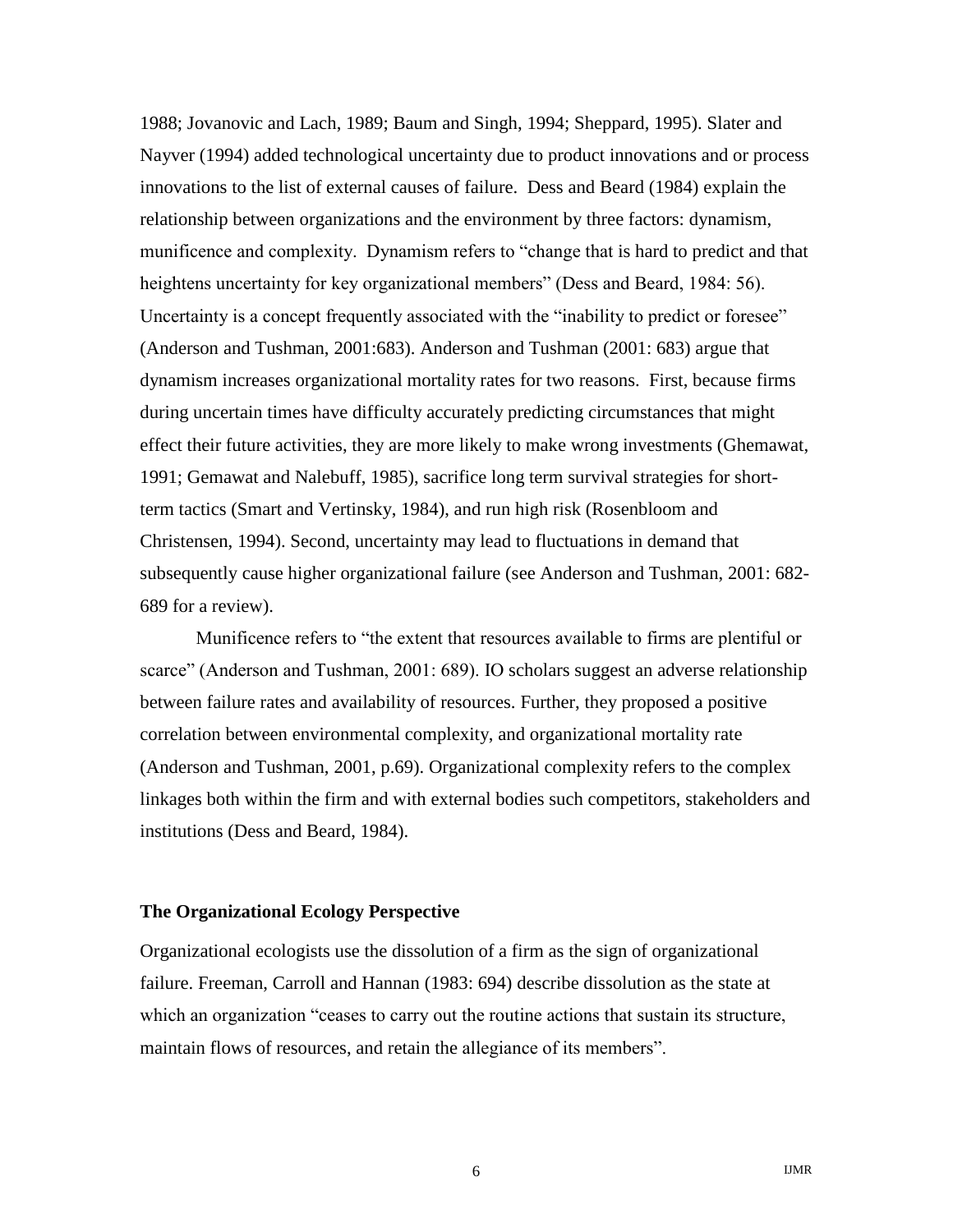Over the past 25 years, organizational ecologist scholars have developed a set of statistical tools for examining firm failure (Hannan, and Freeman 1977; Hannan and Freeman, 1989; Hannan and Carroll, 1992). These tools have been used to assess characteristics that may cause the failure or promote the survival of organizational populations (rather than individual firms). The organizational ecology approach has been validated by several studies in a number of industries, including automobile manufacturers (Hannan, 1997; Hannan et al, 1998), breweries (Carroll and Swaminathan, 2000), newspaper publishing (Carroll and Delacroix, 1982), and the hotel industry (Baum and Mezias, 1992).

Although Hannan and Freeman (1977) defined their field of study as population ecology, the terms *population ecology* and *organizational ecology* quickly became synonymous, and are often used interchangeably (Scott, 1998). OE derives its ideas from organization theories of the 1950s called *human ecology* (Hawley, 1950)*.* The underlying theoretical foundation of this approach is the natural selection model (Hannan and Freeman, 1978). The model attempts to explain long-term social evolution, especially the rise and fall of organizational populations. A population comprises organizations sharing a common form or strategy that makes them respond in similar ways to environmental forces (Hawley, 1950). A key emphasis of OE scholars is that other organizations play a role in affecting the chances of success or failure for an organization. Baum and Singh (1994: 5) state that the main purpose of organizational ecology is "to understand the mutual interactions within and among the populations and communities comprising organizational ecosystems and the mechanisms and processes underlying their growth, regulation and decline".

According to OE scholars, four factors determine the chances of success or failure for organizations: population density (Hannan, Barron and Caroll, 1991; Peterson and Koput, 1991; Delacroix, Swaminathan and Solt, 1989; Hannan and Freeman, 1988), industry life cycle (ILC) (Balderston, 1972; Agarwal, Sarkar and Echambadi, 2002), organization age (Baron, West and Hannan, 1994; Bruderl and Schussler, 1990; Fishman and Levinthal, 1991; Levinthal, 1991; Stinchcombe, 1965), and organization size (Barnett and Amburgey, 1990; Hambrick and D'Aveni 1988; Wholey, Christainson and Sanchez, 1992) and we examine these in turn.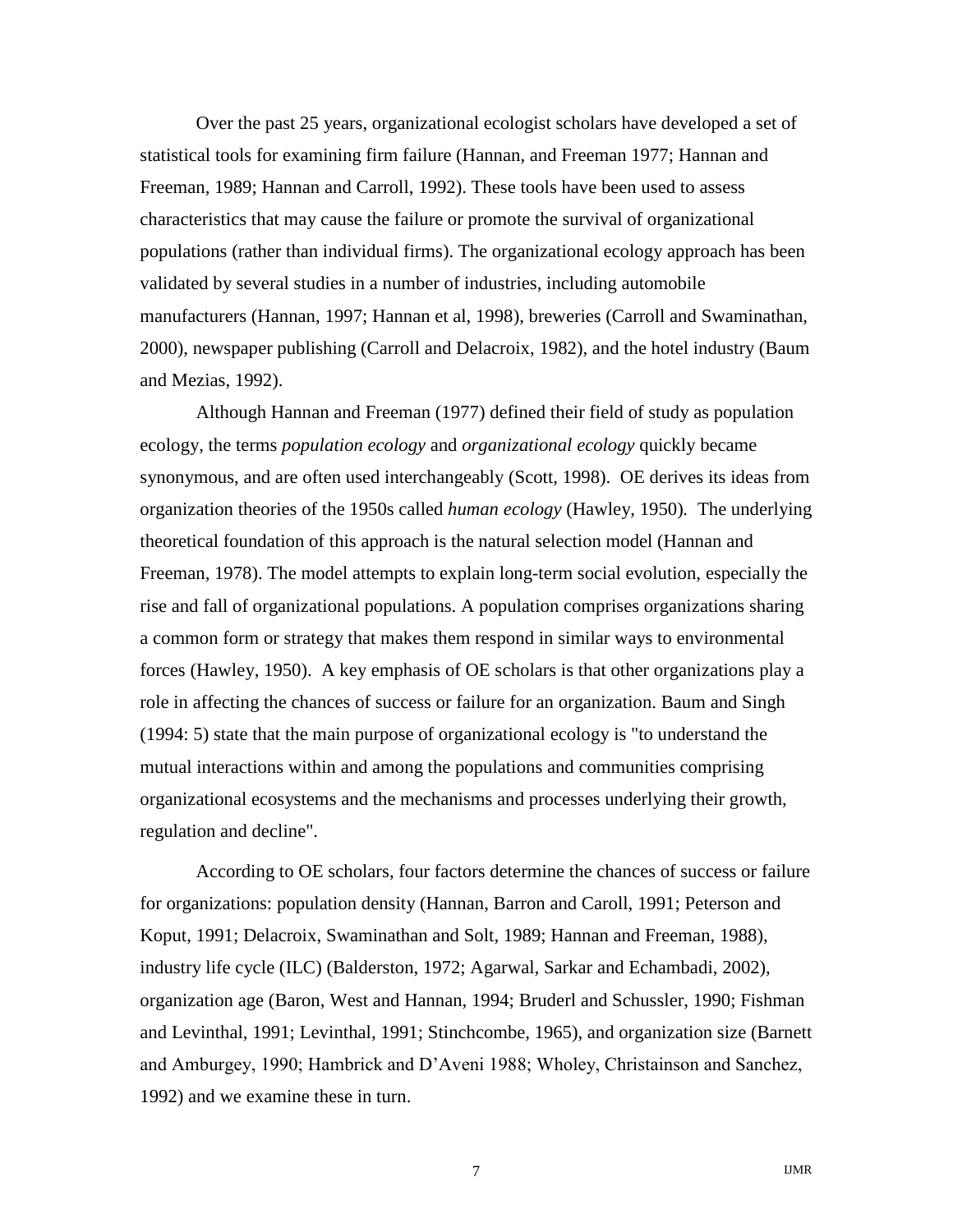#### *Population Density*

The ecologist approach is built on the "*density dependence*" logic (Hannan and Freeman, 1989). According to this view organizations' mortality rates depend on the total number of organizations within the relevant population. Crowding intensifies competition, which, in turn, elevates mortality hazards (Dobrev, Kim and Hannan, 2001: 1299). Population density is said to have two separate effects: through *legitimation* and through *competition*. The density dependency logic uses density - the number of organizations in a given population at a given time - to explain organizational failure (Hannan, 1986; Hannan and Carroll, 1992; Hannan and Freeman, 1988; Hannan and Freeman, 1989). The key argument here is that the increase in density enhances the institutional legitimacy of a population and consequently the ability of the population's members to attract resources. Prior to acquiring and enhancing legitimation, the number of firms in the population is small, and the enticement to enter the population is low. Legitimation refers to the process by which a certain way of doing things comes to be seen as natural or taken for granted. Because legitimation gives access to resources, it increases founding rates while reducing failure rates. Further, because resources are limited, the increase of new entrants leads to a relative scarcity of resources which lead to high competition between the members of the population and cannibalization amongst the members of the population. That is, rising population density increases both legitimation and competition. Competition, which results from the growing presence of multiple organizations, has a negative impact on the survival rate of incumbents, thus decreasing the density of the population (Hannan and Freeman, 1989). By combining the two opposing effects, *legitimation* and *competition,* Hannan and Freeman (1988) suggest a U-shaped relationship between density and failure. They predict that organizational mortality starts high and falls as legitimacy increases, then rises as competition increases.

According to OE scholars, density of the population at the time of founding influences the risk of failure. Because high density at founding "creates a liability of resource scarcity" which could prevent newly founded organizations from "full scale operations and tight niche-packing*"*(Agarwal, Sarkar, and Echambadi, 2002: 974). This could force newly founded firms to use resources that are inferior to those of established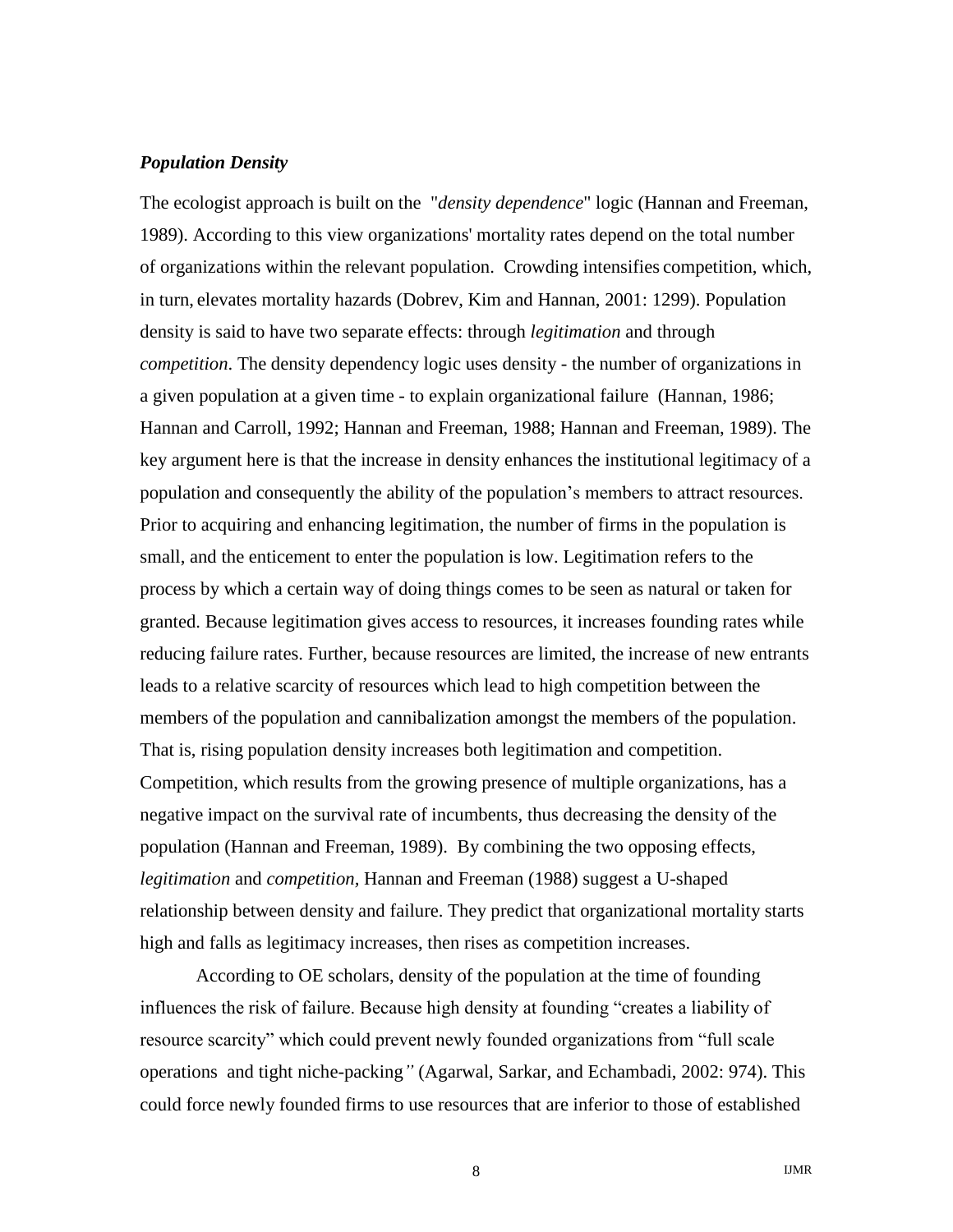organizations" and subsequently, experience higher failure rates" (Agarwal, Sarkar, and Echambadi, 2002: 974). Or simply put, a high number of organizations already occupying a particular niche will make the founding of a new organization in that niche less likely to occur or, if it is founded, to succeed. In addition to the impact of the time of founding, Dobrev, Kim and Hannan (2001: 1300) found that the strategic location of the firm in the niche market has a significant impact on the likelihood of failure. They found that crowding increases the mortality hazards of organizations located in the centre more than the periphery. They argued that this is because when density increases, specialists located in the center have nowhere to hide, whereas "generalists whose niches span the center can potentially offset some of the deleterious effects of crowding in thecenter"and move to "less competitive regions covered by their wide niches".

## *Industry Life Cycle Theory*

According to the Industry Life Cycle (ILC) theory, firms follow a *priori* sequence independent of firms' strategies and management (Klepper, 1997). Its underlying rationale is that organizational failure is a natural and objective phenomenon (Balderston, 1972), inherent to the efficient operation of markets. Boulding (1950: 38) notes that organizations follow the path of "inexorable and irreversible movement toward the equilibrium of death. Individuals, family, firm, nation, and civilization all follow the same grim law, and the history of any organism is strikingly reminiscent of the rise and fall of populations on the road to extinction". Whilst not universally accepted, the concept of cyclical trends or tendencies that need to be managed or overcome is an intuitively attractive one. The ILC approach suggests that failure results from demand saturation, supply running out, or a new technology that promises more value.

# **INSERT FIGURE ONE HERE**

#### *Age and Failure: The Liability of Newness*

Since Stinchcombe (1965) introduced the concept of a liability of newness to describe the high mortality risk facing new ventures relative to their more mature counterparts, several studies have examined the relationship between age and failure of new ventures and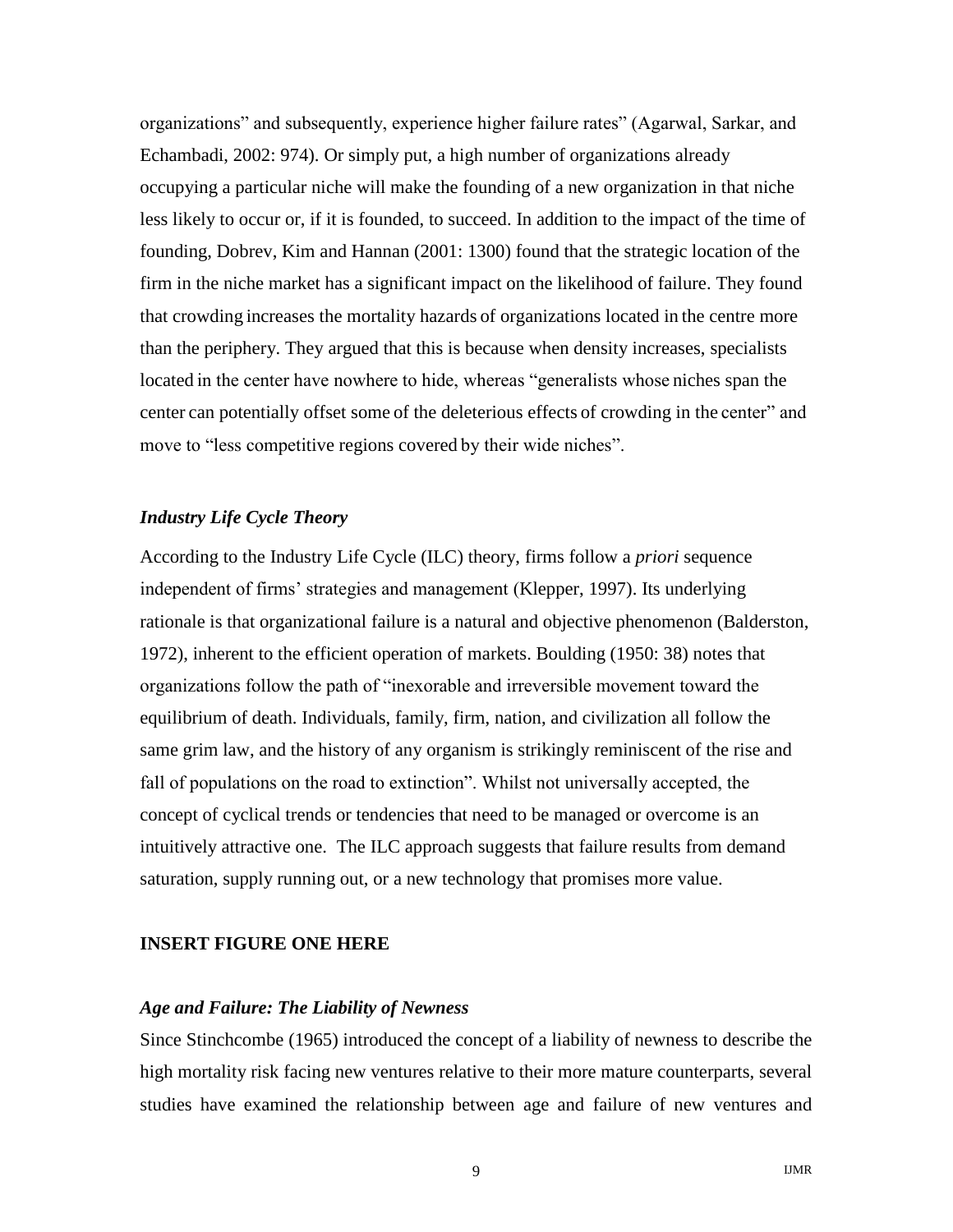found that most organizations die young <sup>ii</sup>(Bruno and Leidecker, 1988; Duchesneau and Gartner 1990, Gaskill et al. 1993; O'Neill and Duker, 1986, and Swaminathan, 1996; Carroll, 1983; Carroll and Delacroix, 1982). Freeman, Carroll and Hannan's (1983) study of National Labour Unions in newspaper publishing, and semiconductor manufacturing in the US provided evidence to support the inverse relationship of age and firm failure. The liability of newness perspective argues that because it is harder to create new routines and effective management structures than to continue with an already established one, older firms with established routines, and management structure have an advantage over younger ones (Nelson and Winter, 1982). Similarly, Stinchcombe (1965) argues that young organizations, which are often resource-strapped, have less experience, fewer slack resources, and fewer constituencies that could give them support and social capital than older organizations. Thus, according to Stinchcombe (1965), the high rate of failure of new firms arise from the required costs of learning new tasks and processes, the necessity to invest new roles and the conflict such roles presents, the absence or weakness of formal structures, and the lack of stable links with customers. Hannan and Freeman (1989) cite lack of organizational stability to engender customer trust as one of the reasons for high mortality risks of new businesses. Key constraints on young organizations included: raising capital; tax laws; government regulation and competition for labor (Aldrich and Auster,1986). According to Hannan and Freeman (1984, 1989), new firms enter a Darwinian business world, which, if new firms begin wrongly, are most likely to perish despite their attempts to change their course of action and behaviour. Agarwal, Sarkar and Echambardi (2002) link the liability of newness to the ILC concept and argue that the mortality rate of new firms is higher during the maturity stage and lower during the growth stage. This is understandable as the disadvantages associated with newness are likely to be lower at the growth stage because barriers to entry are lower in the growth stage than in the maturity stage.

In addition to the liability of newness, a significant body of research argues that organizations tend to fail at a young age because of the liability of adolescence (Levinthal and Fichman, 1988; Ingram, 1993; Bruderl and Schussler, 1990). Both the newness and adolescence perspectives argue that the early years of a firm's life are the most crucial and hazardous, and failure rates eventually decline with age (Henderson, 1999).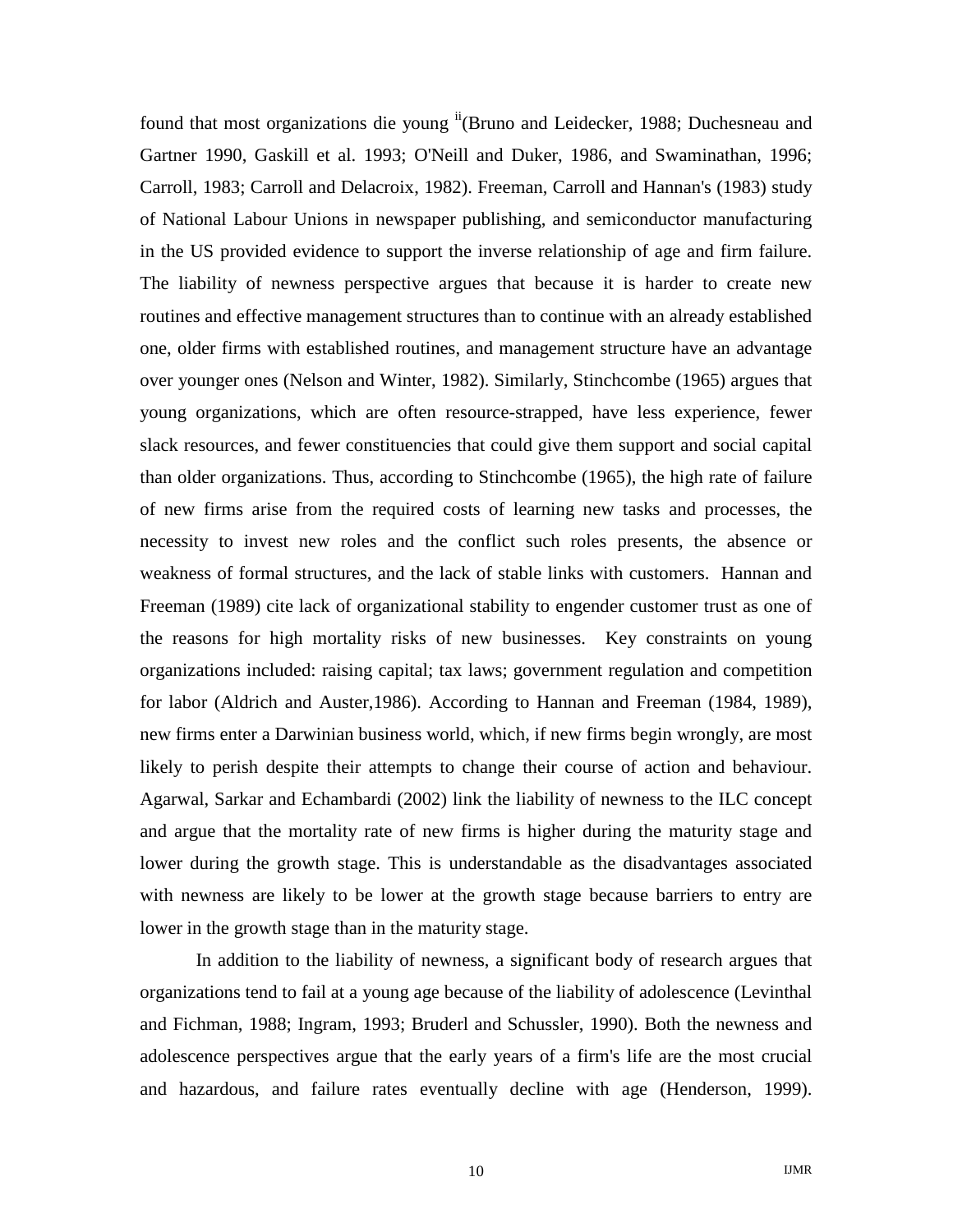However, these perspectives differ in relation to whether firms are most likely to fail at founding or several years later (Henderson, 1999). That is, while the liability of newness theory suggests that, all things being equal, failure decreases monotonically with age the liability of adolescence theory argues that "organizations can survive for a time with little risk of failure because they can draw on the initial stock of assets they typically acquire at founding" (Henderson, 1999), such as venture capital and bank loans – this period often termed initial honeymoon period. As a result, firms face their highest mortality rates several years after their births (see Bruderl and Schussler, 1990, Fishman and Levinthal, 1991).

Liability of newness does not only refer to new ventures, but also to organizations after undertaking major change. OE scholars suggest that because of structural inertia, organizations tend not to change, and when they do, they respond slowly to environmental threats and opportunities, and they are more likely to disband than adapt (Hannan and Freeman, 1984). Simply put, change often leads to failure. Amburgey, Kelly, and Barnett (1993) in a study of Finnish newspapers found evidence to suggest that organizational change, such as changes in the content or frequency of the newspaper, increases the risk of failure. They concluded that organizational change re-exposes the organization to the liability of newness by "resetting the clock". Because change significantly disrupts established routines, inter-organizational relationships and organizational legitimacy, it creates new roles and new relationships similar to those of a new organization, which exposes organizations to a higher risk of failure. In sharp contrast to the above, a significant body of evidence suggests that change does not increase failure rates, rather it increases survival chances (c.f. Stoeberl, Parker and Joo, 1998; Kelly and Amburgey, 1991; Delacroix and Swaminathan, 1991). For instance, Haveman's (1992) study of the saving and loan industry in California found that diversification into markets that are closely related to their core business improve firms' life chances and reduce their failure rate. Greve (1999) notes that organizations that are doing poorly benefit more from change than those organizations that are doing better. Organizational change was also found to have a positive impact on performance when organizations change in order to move to an ecological niche with plentiful resources and few competitors (Barnett, Greve, and Park, 1994), fit their internal strategy with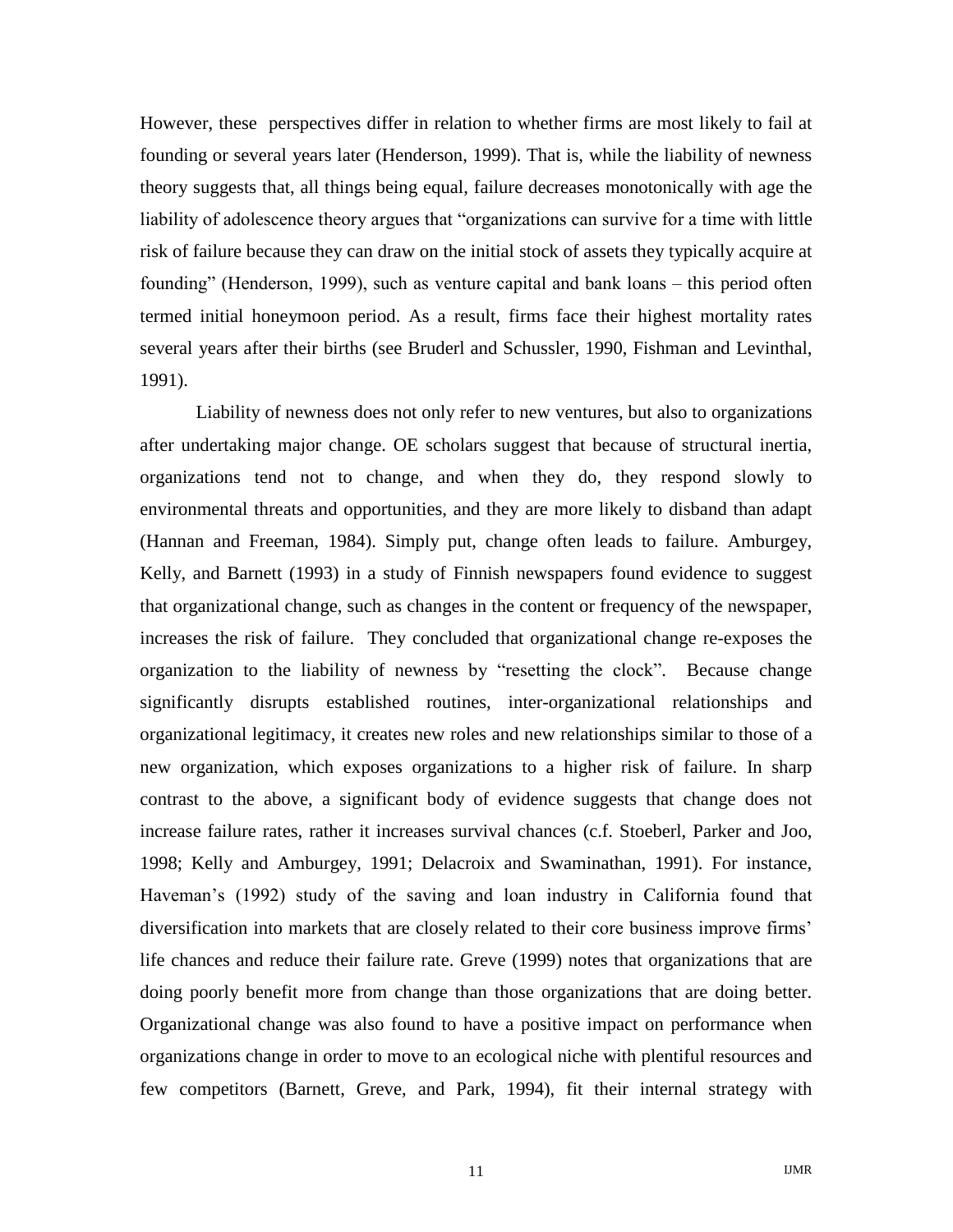environmental conditions (Lawrence and Lorsch, 1967; Miller, 1992), lower their dependence on the environment (Pfeffer and Salancik, 1978), or conform with institutional demands (Meyer and Rowan, 1977).

#### *Size and Failure: The Liability of Smallness*

Several scholars (Hannan and Freeman, 1984; Freeman, Carroll and Hannan, 1983; Sutton, 1997) have reported that the mortality rate declines with increased size. The liability of smallness suggests that size matters, and bigger is better. In short, the liability of smallness theory advocates that expectations of success favour large firms over small ones and, on average, small firms have a higher likelihood of failure. The liability of smallness stems from the idea that small firms do not perform as well as large firms and have higher failure rates due to problems of raising capital, attracting, recruiting and retaining highly skilled workers, higher administrative costs (Aldrich and Auster, 1986), and legitimacy problems with external stakeholders (Baum and Oliver, 1992; Baum, 1996; Baum and Oliver, 1996). Conversely, large firms have less dependability on external resources (Baum and Oliver, 1996), and greater access to market power (Bain, 1956) than small firms. Agarwal, Sarkar and Echambardi (2002: 979) argue that the liability of smallness varies according to the stage of the ILC. They suggest that it is less of a liability during the mature stage of an industry than during the growth stage. During the mature stage all firms regardless of size face higher mortality rates. However, during the growth stage "there is an unequivocal growth imperative, since the basis of competition puts small firms directly against their larger counterparts" (Agarwal, Sarkar and Echambardi: 978-979).

To summarize, OE scholars believe that the industry/population matters more than the firm's strategy. They argue that because environments change faster than organizations, the performance of the firm is determined by the environment within which it operates and not the firm's strategic choice. Population ecologists also believe that organizations are born and die due mainly to environmental factors.

## **A Critique of IO/OE Perspective**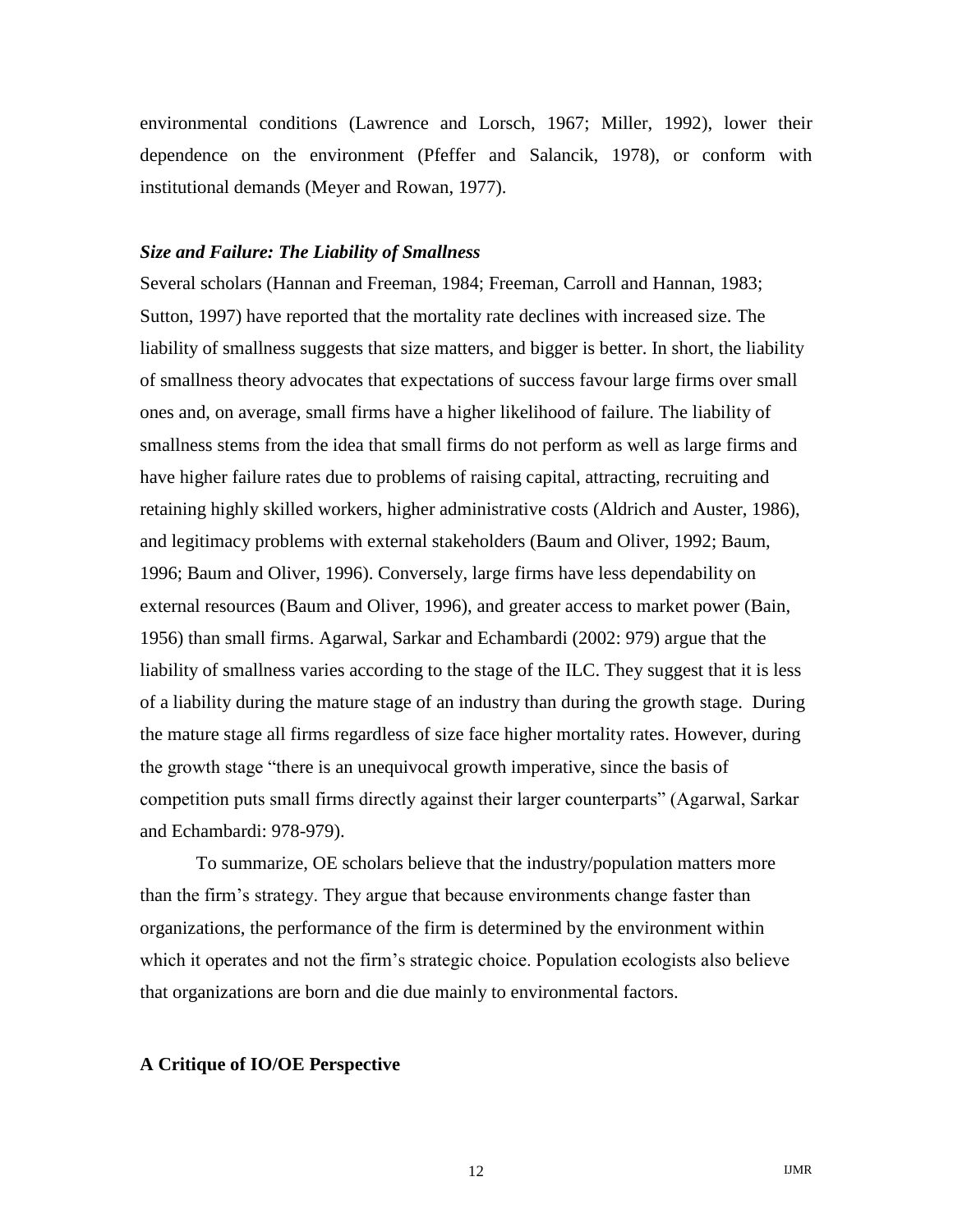The main weaknesses of IO/OE scholars is not what they examine but what they ignore. By putting all the emphasis on external factors, it is unfortunate that little attention has been given to dealing with the question of why is it that firms in the same industry facing the same industry-level constraints fail while other succeed (Flamholtz and Aksehirli, 2000; Mellahi et al, 2002).

In addition, several studies have demonstrated that performance is determined by the firm strategy more than the industry (c.f. Brush, Bromiley and Hendrickx, 1999; Mauri and Michaels 1998). Thus, by concentrating solely on external factors to explain organizational failure, we believe the IO/OE perspective is overly deterministic, and that only the crudest and most extreme external effects can be detected by their research methods. That is, internal factors that could offer a more promising explanation of organizational failure are ignored because they are too subtle to be adequately captured and measured by the rather blunt research tools utilized by these researchers. Consequently, the IO/OE literature has problems both theoretically and empirically in explaining failure. In the next section we turn to the internal causes of organizational failure.

#### **The Voluntaristic View: Organizational Failure From the OS/OP Perspective**

The voluntaristic perspective rejects the assumption that managers are powerless and/or rational actors. Instead, it is predicated on the assumption that managers are the principal decisions makers of the firm (Hambrick et al. 1996; Hambrick and Mason, 1984; Szilagyi and Schweiger, 1984), and their *perceptions* of the external environment have a strong effect on how they (mis)manage the firm (Mone , McKinley, and Barker, 1998). According to this perspective, management actions are influenced by management mental models of the organization and its environment, and constrained by their existing commitments, power and capacity to implement or enforce them (Greenwood and Hinings, 1996: 1048).

The core thrust of the OS/OP literature is that *who* makes a decision is more important than the external context within which the decision is made. Larson and Clute (1979) conclude that the characteristics shared by failed firms are directly related to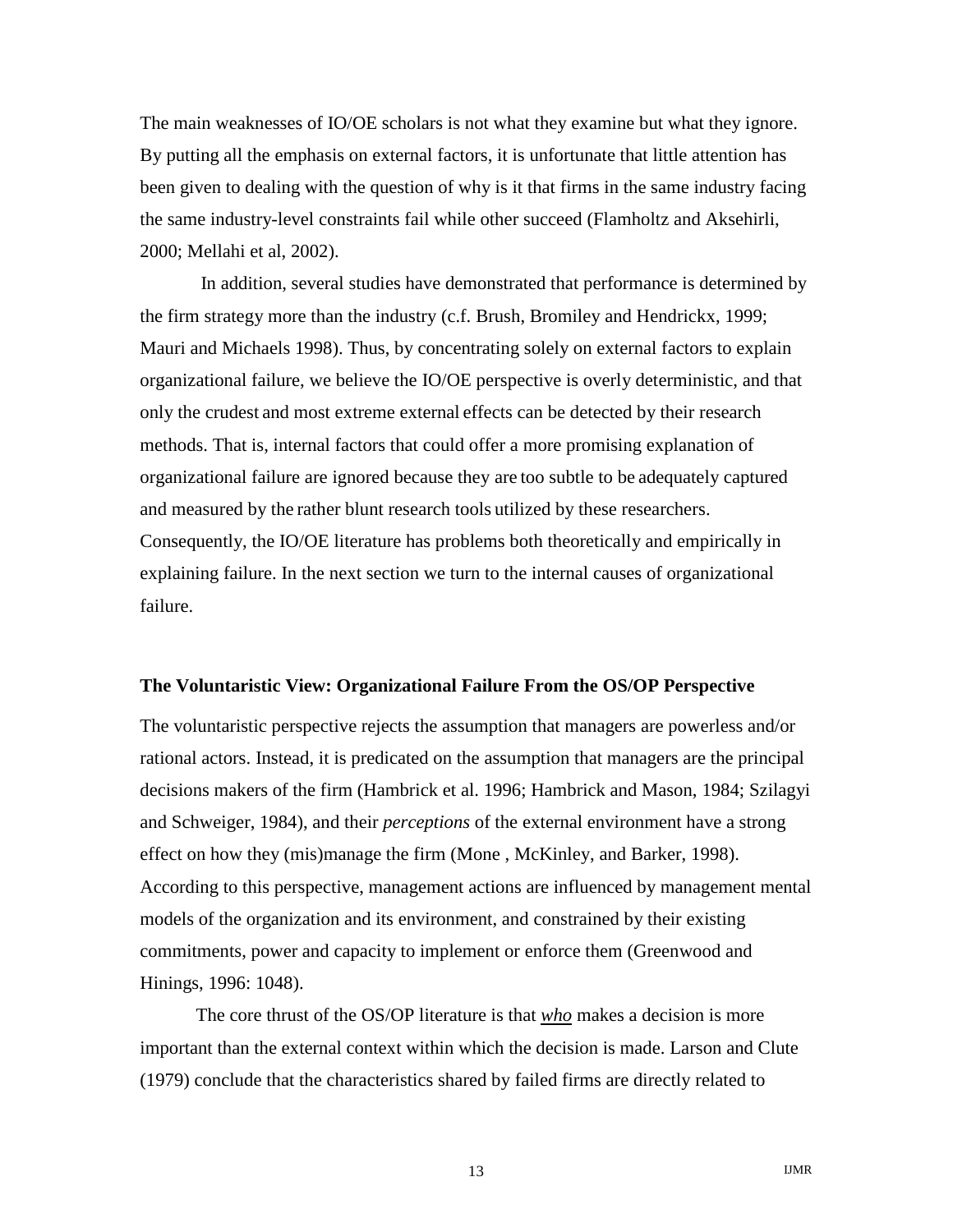personal decision-based characteristics of managers. Similarly, Starbuck, Greve and Hedberg (1978) locate the source of failure in the misperceptions of organizational members. Barmash (1973: 299) notes that "corporations are managed by men; and men, never forget, manage organizations to suit themselves. Thus corporate calamities are calamities created by men".

In essence, the OS/OP perspective argues that failure is linked to internal inadequacies in dealing with external threats. These inadequacies can be of a variety of types. Argenti (1976) identifies as causes of failure impulsive decisions that over extended the organizations assets, not responding to change, an executive who is either too powerful or poorly informed, and the taking of unnecessary risks. Macoby (2000) describes how visionary managers can frequently be narcissistic in their behavior and increase the risk of failure when business conditions change. He argues that when faced with a threat, these narcissist leaders isolate themselves from the advice of others, ignore words of caution, interpret criticisms as threat, and frequently become myopic in their views. This behavior and attitudes fosters hubris because of "exaggerated pride, selfconfidence, or arrogance" (Kroll, Toomb and Wright, 2000). As a result, in the face of internal and or external threats, decision makers will "stick to the knitting" and reinforce well learned past routines and procedures (Staw et al., 1981).

OS/OP literature lacks a grand theory explaining organizational failure. However, several competing middle range theories are developed to explain internal causes of failure. As a result, like in other disciplines, the absence of a grand theory results in contradictory results. For instance, as explained below, a number of scholars have argued that management successions have positive consequences on performance. Equally, others have maintained that management successions lead to poor performance, and failure. To illustrate the arguments concerning causes of failure at the organizational and individual level, we focus on five middle range theories. Although the five theories are related, we analyze them separately for reasons of convenience and simplicity.

*Groupthink theory.* Groupthink is the term given by Janis (1972; 1982) to the tendency of decision makers in small groups to make sub-optimal decisions<sup>iii</sup>. Janis (1982) argues that extreme pressures for unanimity can build a cohesive group that confronts serious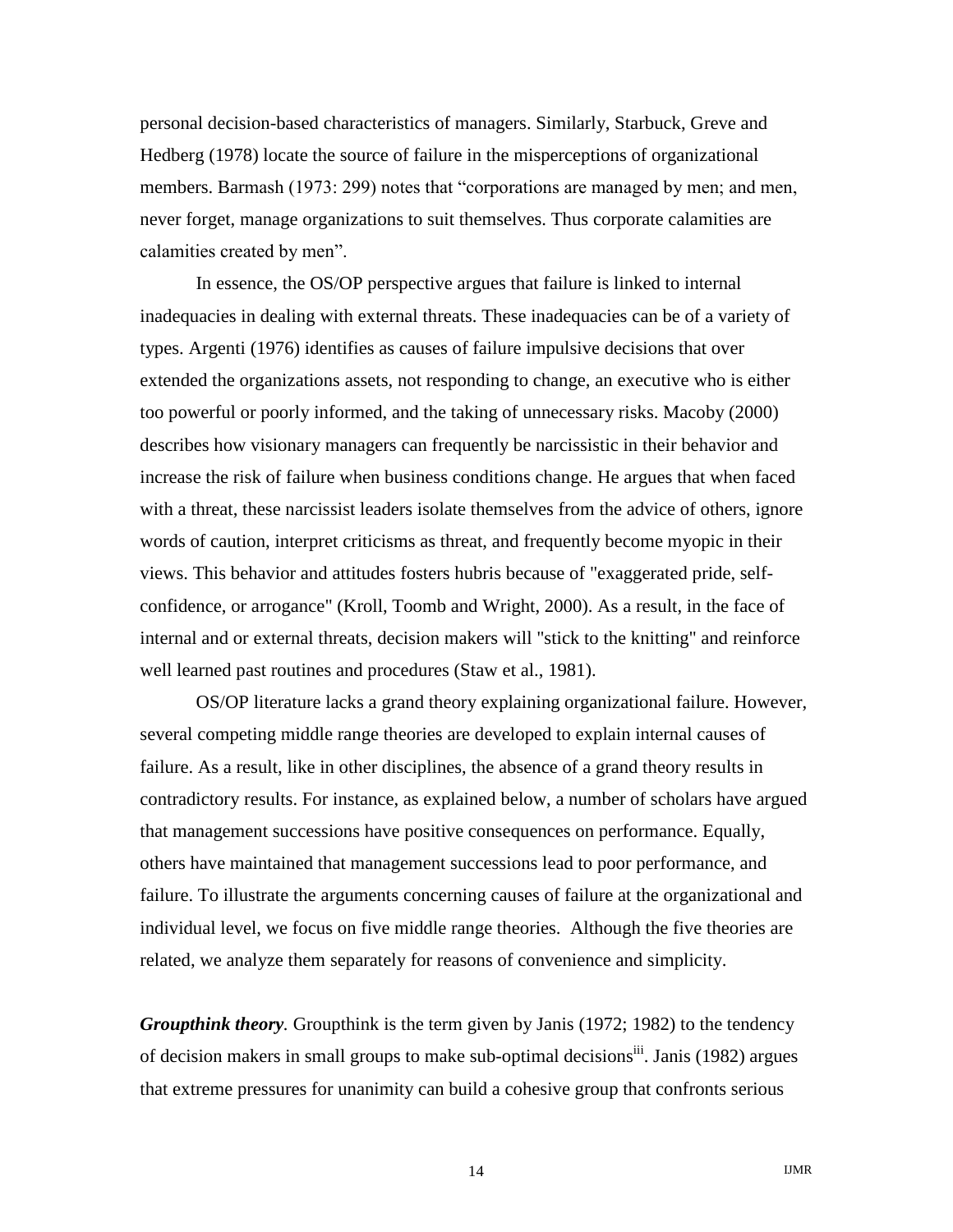threat and lacks norms of deliberative decision making (Peterson et al., 1998). Janus  $(1982: 243)$  warns that "even individuals who are generally high in self-esteem and low in dependency and submissiveness...are quite capable of being caught up from time to time in the group madness that produces the symptoms of groupthink". He posits that once the groupthink mentality sets in, a host of pathologies become prevalent, including self-censorship of any misgivings managers may have, collective rationalization, illusion of invulnerability, stereotypes of outgroups, poor search for alternatives, ignorance of outside information, overestimation of the group's chances of success, and biased information processing. Consequently, managers miscalculate events and make decisions that could lead to failure (c.f. Manz and Sims, 1982; Peterson et al., 1998)

*Upper Echelon Theory.* "Upper echelon" theory (Hambrick and Mason,1984) suggests that the characteristics of an organization's key decision-makers influence strategy and subsequent organizational performance. Two factors are particularly salient with respect to failure: the composition of top management teams and managerial succession.

In relation to the former, research shows that two demographic factors affect top management reaction to failure namely; homogeneity of the top management team (Pitcher and Smith, 2001; Bantel and Jackson, 1989; Greening and Johnson, 1996; Boeker, 1997), and tenure (Mone, McKinley, and Barker, 1998). Homogeneity and heterogeneity of top management have been used as proxies to predict management behaviours and attitudes in organizations facing decline (Pitcher and Smith, 2001, Bantel and Jackson, 1989; Greening and Johnson, 1996). Heterogeneous groups appear to be more effective than homogeneous groups, especially in uncertain and turbulent environments (c.f. Eisenhardt, 1989; Wiersema and Bantel, 1992). However, Fink (1986) argues that in a crisis situation quick decisions need to be taken to minimise a rapidly escalating and potentially catastrophic event. He argues that in such a situation, homogeneous groups can take quick decisions more effectively than homogeneous groups. Mellahi and Jackson's (2002) study of Marks and Spencer shows how early turnaround attempts by a long tenured and homogeneous management team were ineffective because managers failed to successfully diagnose the causes of failure. For instance, management tried to increase efficiency through tactical changes such as cost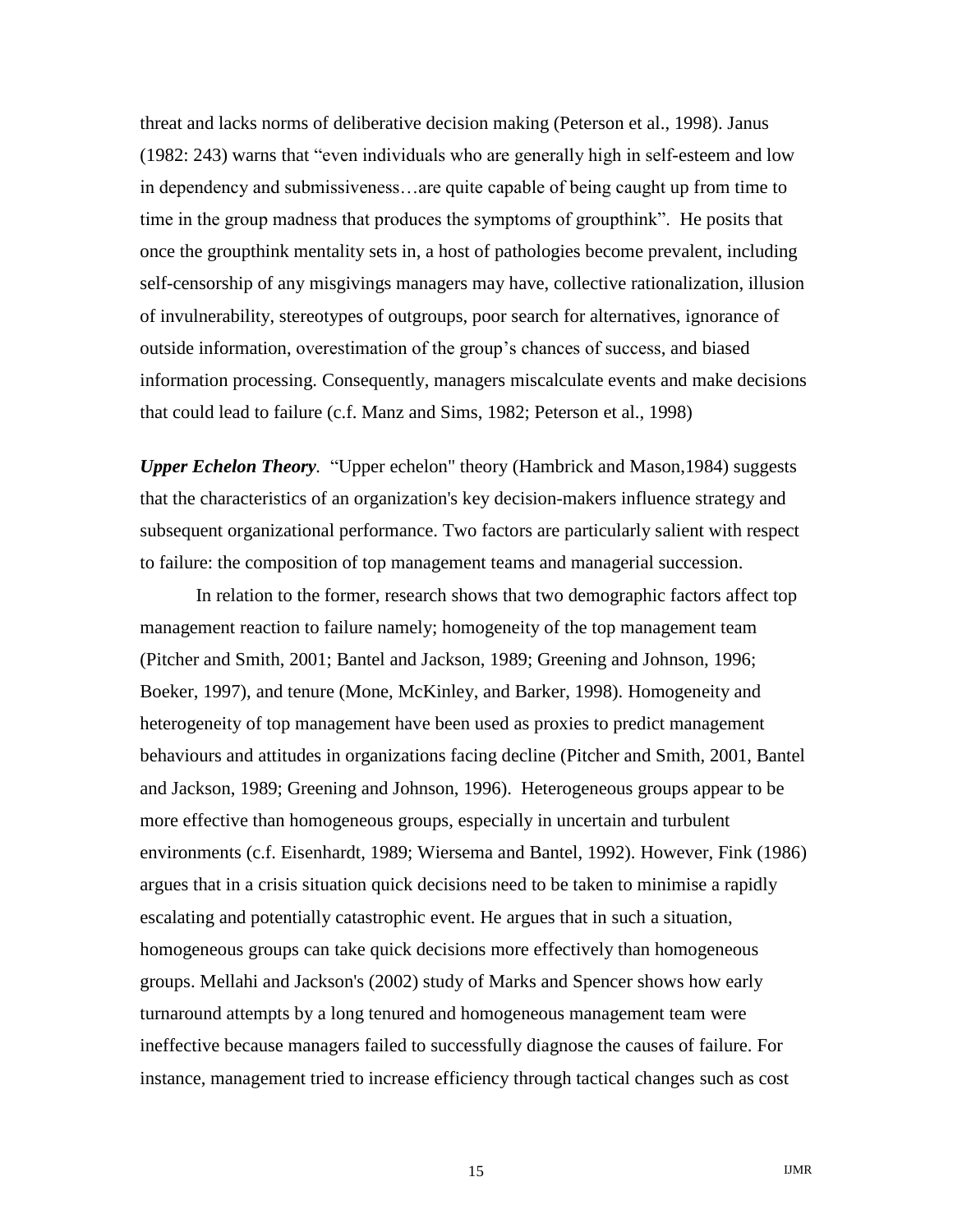cutting, when the firm's weak strategic position was the cause of the failure. The latter could spiral into "error-amplifying decision traps" (Schulman, 1989) where the wrong response to a problem may inadvertently amplify the problem. A significant body of research suggests that when organizations face an external threat such as a crisis, new managers tend to see the cause of failure as internal, and controllable. In contrast, longertenured top managers perceive the causes of organizational crisis differently from new managers and this influences the manner in which they deal with the crisis (c.f. Mone, McKinley and Barker, 1998). In particular, longer-tenured top managers tend to attribute failure to external, uncontrollable, and temporary causes. As a result, they tend to ignore internal causes of failure and subsequently exacerbate the problem. In particular, research suggests that longer tenured top management are likely to be associated with increased rigidity and commitment to standardised practices (Miller 1991; Katz, 1982), a reduction in information processing over time (Kiesler and Sproull, 1982; Staw et al., 1981; Miller and Friesen, 1984), reliance on increasingly narrow and restricted sources of information (Hambrick and Fukutomi 1991), management cohesion (Michel and Hambrick, 1992), and entrenchment (Wiersema and Bantel, 1992). As a result, long tenured managers tend to spend less time analysing the threats and opportunities facing them (Miller, 1993), and become more convinced of the wisdom of the organization's ways of doing things (Wanous, 1980). Consequently, a long-tenured top-management team may cause organizational failure under conditions of fundamental environmental transformation by becoming entrenched and unreceptive to change (Wiersema and Banter, 1992).

The evidence on the potential influence of management successions is mixed (Alen, Panian, Lotz, 1979; Grusky, 1963). On the one hand, studies investigating the effects of managerial succession on organizational failure suggest that managerial successions make organizational failure more likely (Brown, 1982; Heather, 1993). The negative effects of managerial succession are more likely if a succession takes place in small organizations (Haveman, Mukti, 2003; Alexander and Lee, 1996), early in a firm's life (Carroll, 1984; Haverman, 1993; Singh et al., 1986; Amburgey and Hayagreeva, 1996), or occurs during a crisis (Mellahi et al, 2002). This is because small and young organizations lack experience in dealing with successions, especially the first succession.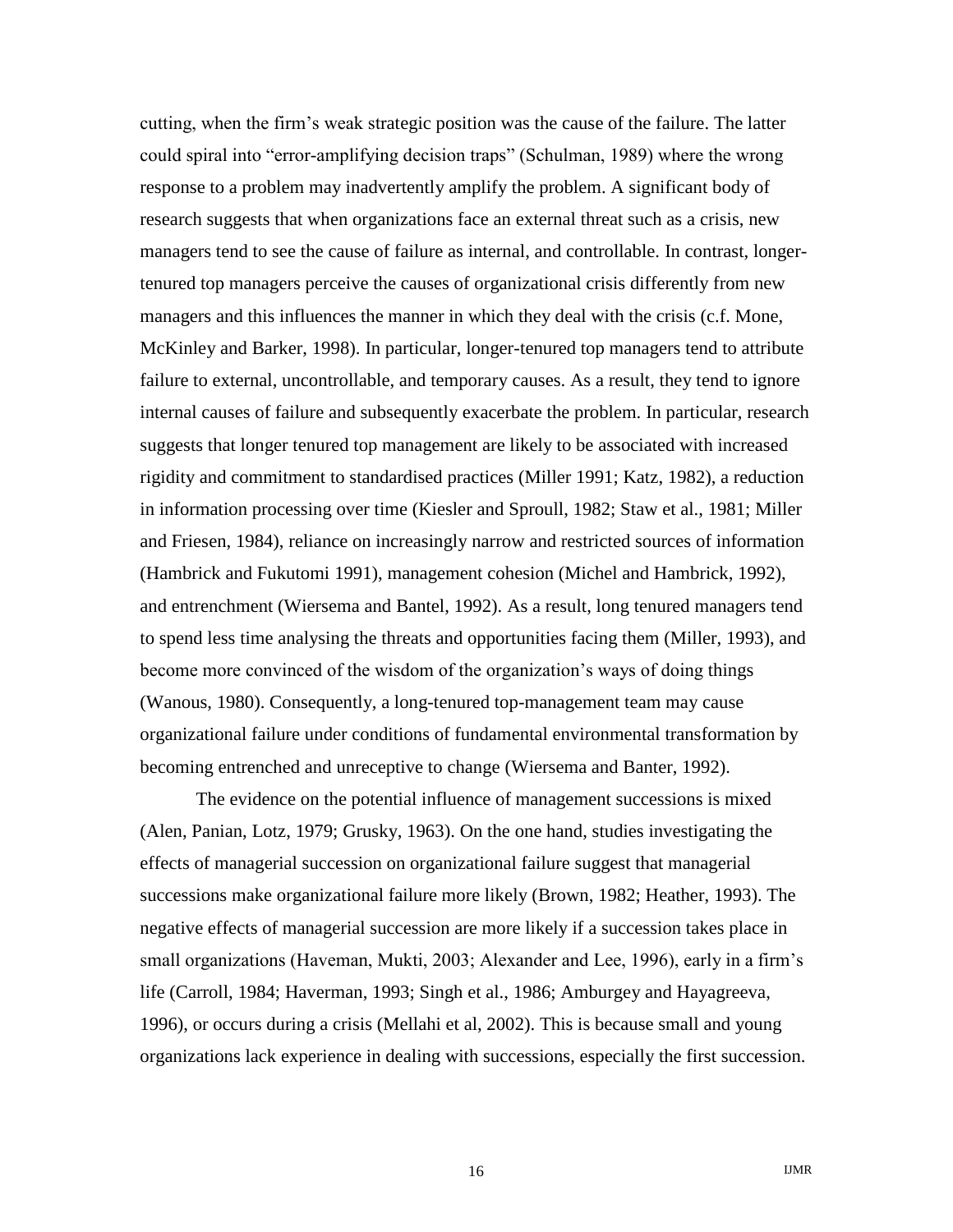On the other hand, a large body of research proposes that managerial successions have a favourable effect on performance, and hence improve organizational survival chances (Ocasio, 1993). For instance, Guest (1962) found that managerial succession reduced conflict without creating chaos and so improved performance. Similarly, Helmich (1974) and Virany, Tushman, and Romanelli (1992) reported that succession increased growth rates and financial returns, respectively, especially when the successors were outsiders.

*Curse of Success***.** The OS literature indicates that successful companies are susceptible to failure for a range of reasons. Miller (1990) notes that "success can breed over confidence and arrogance". Ranft and O'Neill (2001: 126) argue that high-flying firms, in the face of competitive pressures, develop a form of "cautious conservatism and perhaps arrogant disdain". This can be linked to the idea that "success breeds failure" and "failure breeds further failure" (Starbuck, Greve and Hedberg, 1978; Argenti, 1976), in a spiral of decline. As Kelly and Amburgey (1991) point out over time successful routines develops into habits and routines become traditions, with the effect of preserving the firms way of doing things. As a result, organizations that were the most successful in the past become the most vulnerable to failure in the future (Whetten, 1988).

*Threat Rigidity Effect Theory***.** Threat rigidity effect theory (Staw et al. 1981) argues that individuals, groups and organizations tend to behave rigidly in threatening situations, and seek to maintain the existing status quo. Keisler and Sproull (1982, quoted in D'Aveni and MacMillan, 1990: 635), state that "a crisis is expected to divert a manager's attention away from the locus of the crisis because it creates noise that may keep the manager from considering relevant information about elements in the organization's environment that are the source of the crisis". As a result, managers will not change their focus of attention in response to an externally induced crisis (D'Aveni and MacMillan, 1990), rather they will ignore the external crisis and act as if the external crisis does not exist (Holsti, 1978; Starbuck, Greve, and Hedberg, 1978; Whetten, 1980).

OP scholars suggest that the above managerial (mis)behaviours are a result of, at least in part, factors that often exist beneath the level of conscious awareness. Although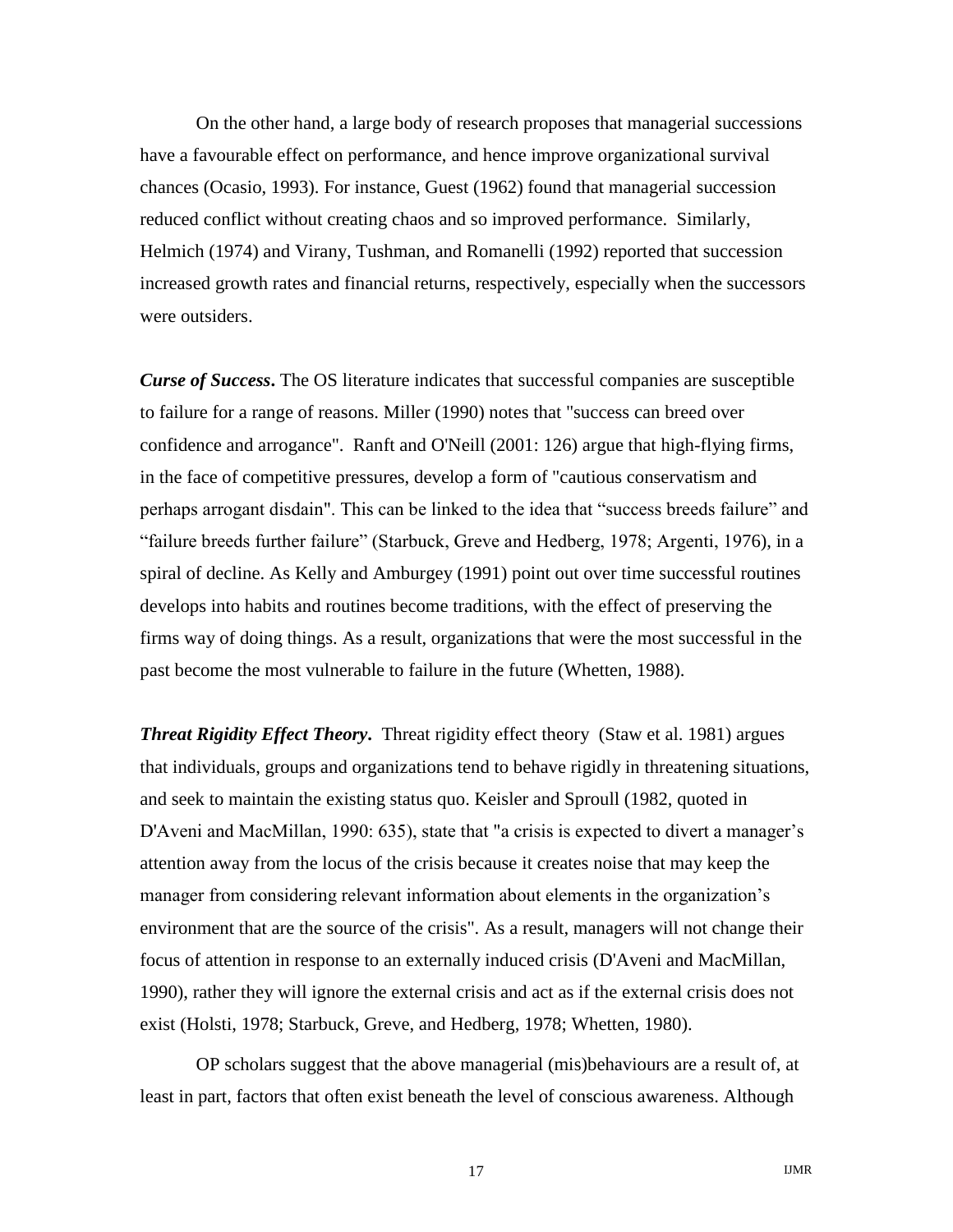there is little direct theorizing about the relationship between psychological factors and failure, it has been demonstrated that such factors are critical in shaping management actions that cause failure. OP scholars link organizational failure to hidden, repressed motivations, feelings and dynamics. For instance the psychodynamic perspective would explain the above (mis)behaviour of managers by ego defences that tend to push managers toward a regressive retreat from a changing reality. Hodgkinson and Wright's (2003) study of a private sector organization argued that the failure of the authors' intervention to facilitate learning and strategic renewal at the company was primarily due the participants adoption of "a series of defensive avoidance strategies". The latter is referred to as "cognitive inertia". They argue that once cognitive inertia is established, "there is a danger that actors may become overly dependent on their mental models of strategic phenomena, to the extent that they fail to notice changes in the material conditions of their business environments until these changes have become so widespread, or significant in other ways, that their organization's capacity for successful adaptation has been seriously undermined" (p). They posit that, if left unchecked, the long term consequences of cognitive inertia is business failure.

At an organizational level, ego defences could lead to failure through their influence on the information- processing effects (Miller and Ross, 1975), i.e. people are less likely to perceive a relationship between their behaviour and its outcome when they fail<sup>iv</sup>; the interpretation of information; the use of information; the storage of information, and the internal recall of information (Brown and Starkey, 2000).

Brown and Starkey (2000) listed five psychodynamic factors that could contribute, at least in part, to organizational failure: denial, rationalization, idealization, fantasy, and symbolization. These factors have been discussed in terms of barriers to learning by organizations and individuals, but they are also relevant to organizational failure. Brown and Starkey (2000) note that through denial, individuals seek to disclaim knowledge and responsibility, to reject claims made on them, and to disavow acts and their consequences. Therefore, *denial* could have a profound implication for failure. Mellahi and Jackson (2002) described how Marks and Spencer's management rejection of customer feedback surveys, by questioning the validity of data, blinded them and led them to deny that a problem existed until the company faced a full-blown crisis.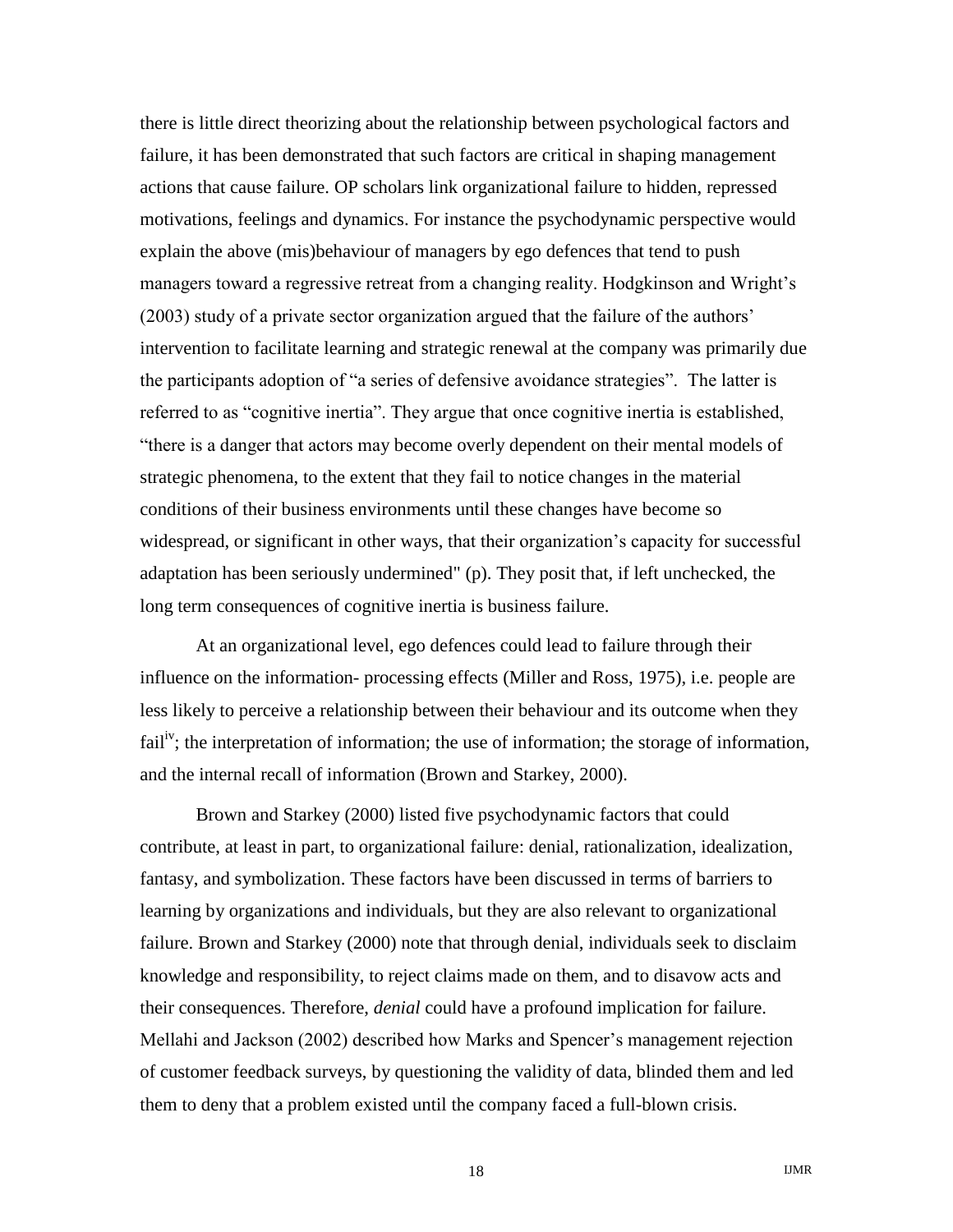*Rationalization* – an attempt to justify impulses, needs, feelings, behaviors, and motives that one finds unacceptable so that they become both plausible and consciously tolerable (Brown and Starkey, 2000). *Idealization -* a process by which some object comes to be "overvalued and emotionally aggrandized" and stripped of any negative features (Laughlin, 1970: 123, cited in Brown and Starkey, 2000). In short, idealization processes help explain why managers tend to escalate their commitment to a failing course of action as they undergo the risk of additional negative outcomes in order to justify prior behaviour (Staw, 1976; Brockner, 1992; Goltz, 1992; McCain, 1986; Ross and Staw, 1993). *Fantasy -* represents an unconscious endeavor to fulfil or gratify difficult or impossible goals and aspirations (Laughlin, 1970). In organizations, fantasies are forms of collective retreat into imagination, which "converts the ambiguities of history into confirmations of belief and a willingness to persist in a course of action" in ways that are "destructive for the individual organization" (March, 1995: 437). Finally, *Symbolization:* the process "through which an external object becomes the disguised outward representation for another internal and hidden object, idea, person, or complex" (Laughlin, 1970: 414) is where managers use symbols in organizations as means by which they manipulate and control their organizations (Brown and Starkey, 2000).

#### **Critique of the OS/OP Perspective**

While the richness and diversity of analysis is clearly a key strength of the OS/OP approach, it is the reliance on several middle range theories without an overall "grand theory" which is the source of its main weakness. In contrast to the OE theory, which has a well defined aim and methodology, OS/OP scholars, tend to deal with several, often, uncoordinated issues.

If this is to continue, we believe, the field of organizational failure could become chaotic and could result in a "fragmentation trap"<sup>v</sup>. As a consequence, researchers, management teachers and business students would be faced with a multitude of conflicting and unorganized theories and findings. For instance, do managerial successions increase or decrease organizational failure? Although, one might argue that in order to understand the highly complex reality of organizational failure different middle range theories are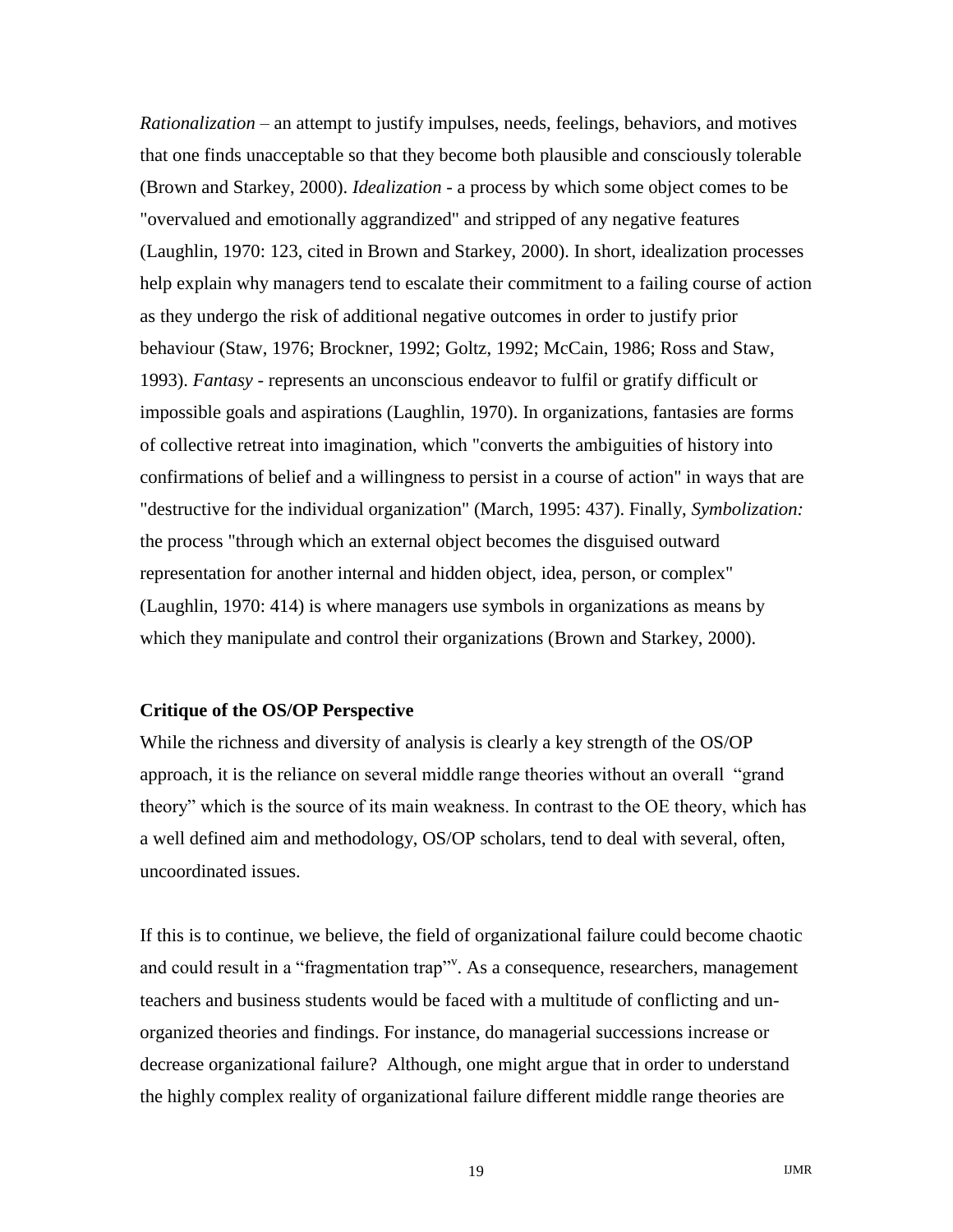required since most theories only highlights one aspect of the phenomenon<sup> $v<sub>1</sub>$ </sup>, a proliferation of middle range theories could lead the field of organizational failure to become, to borrow from Jeffrey Pfeffer (1982), a "weed patch" rather than a "well-tended garden".

Another common criticism of the OS/OP perspective is its over-reliance on internal factors. By so doing, the internal perspective is limited by its inability to account for the context within which firms operate. Finally, another major defect in attempts to study the link between internal factors and failure may lie in the fact that virtually allsuch studies are limited to one society, the United States.

## **Plotting a Path Towards Integration**

As discussed earlier, research on organizational failure has focused so far on within a single perspective approach represented by the dotted lines in Figure 2. However, to develop a better understanding of organizational failure, we believe, it is necessary to understand how external factors and organizational factors interact to cause failure. A conceptual framework depicting the influence of and relationship between the various facets of the external and the internal environments appears in Figure 2. A fundamental axiom of the integrative framework is that the different theoretical assumptions and linkages underlying each perspective are not only reconcilable but that together they provide a more comprehensive understanding of organizational failure than any single perspective by itself.

It is worth noting that environmental or organizational factors can have an independent effect on failure (see doted lines in Figure 2). These direct effects, we believe, are valid only in extreme situations, such as major environmental disaster or economic crisis, or extreme cases of management misbehaviour, as in the cases of Enron and World.com, where the moderation power of remaining factors is very small.

Interactions between the internal environment and facets of the environment are represented by R1 and R2 in Figure 2. At the firm level, the framework shows that, typically management actions alone do not yield an organizational failure. To increase the predictability of management actions, the latter should be examined within the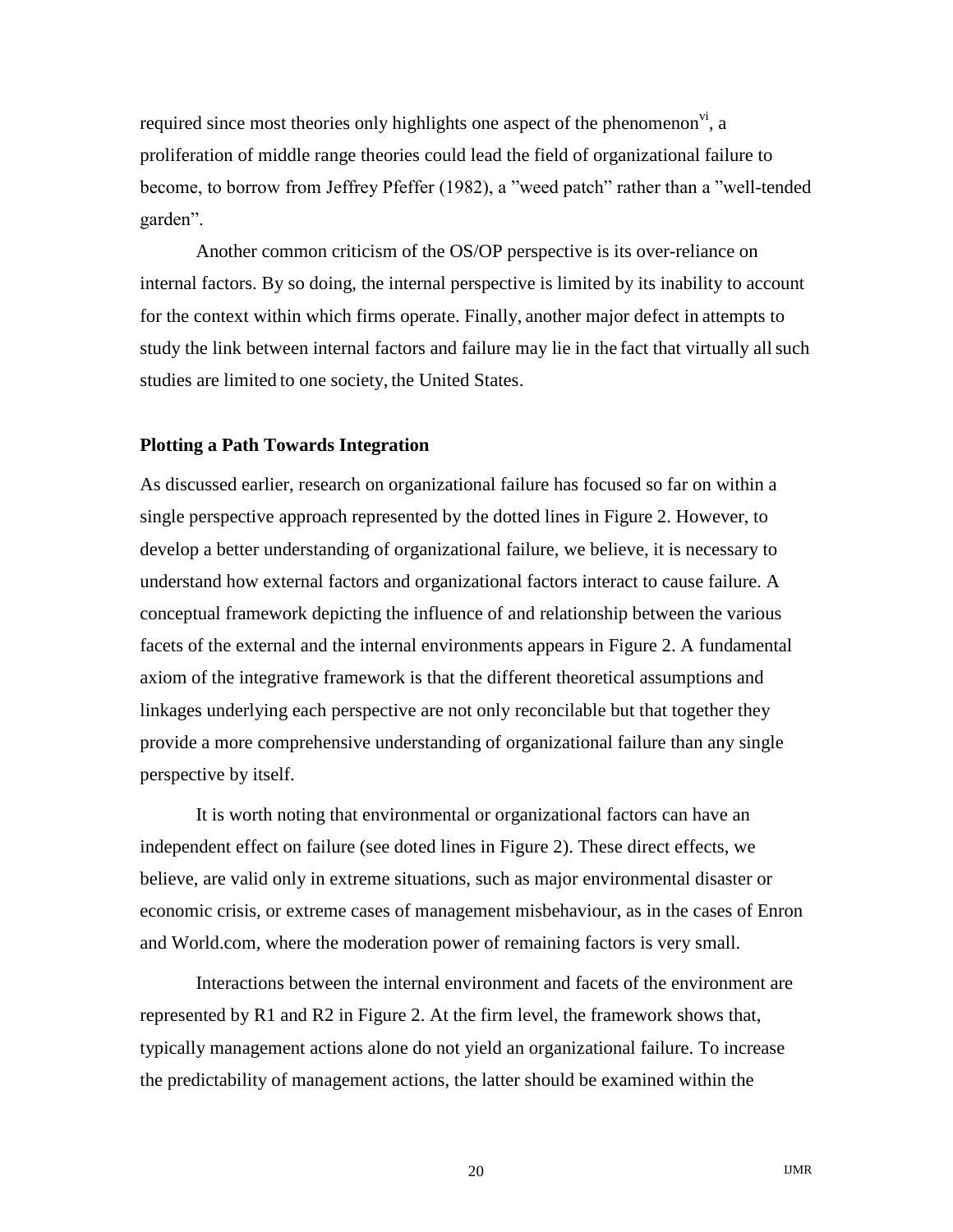framework of the dynamics of the industry and the wider context in which a firm operates. The framework proposes that there will be significant differences in the outcomes of the same internal factors across firms in different business environments. According to the proposed framework, factors emphasized by IO/OE scholars, such as density, ILC, firm's size and age, and environment jolts may mediate the effects of internal factors on organizational failure (R1). How, and the extent to which, external factors magnify or suppress the effects of internal factors is an empirical question. Studies, for example, could compare and contrast the impact of internal political crisis, management successions, or maladaptive management behaviour during growth and decline stages, stable and unstable environments, periods of technological stability and discontinuity, etc. It is highly plausible, for example, that the consequences of management successions are not only likely to vary as a function of the nature of the succession i.e. hostile or friendly, internal or external, but they also depend on the external context within which such successions take place, and the ecological characteristic of the population such as density, ILC stage, and size and age of the organization. One would assume that during the growth period, succession battles or management mistakes might not lead to failure, because the environment is favourable and the organizational could recover from the effects of a bad management decision. However, during a decline stage, survival might be fragile, and the impact of internal factors could have detrimental effects on the organization. Equally, favourable external environmental factors may offset the disruptive effects of internal factors that could cause failure. Organization size and age are also expected to influence the outcome of management successions. Larger and older organizations are likely to possess more experience in dealing with successions, which may enable them to undertake successions without suffering negative consequences. This may be particularly true of organizations with established succession policies and procedures. Younger and smaller organizations, in contrast, may not be able to withstand the potential disruption associated with management successions.

Thus, we suggest that future research on organizational failure should address the following questions: First, what organizational features cause failure in the face of changing circumstances, and under what specific circumstances? Second, under which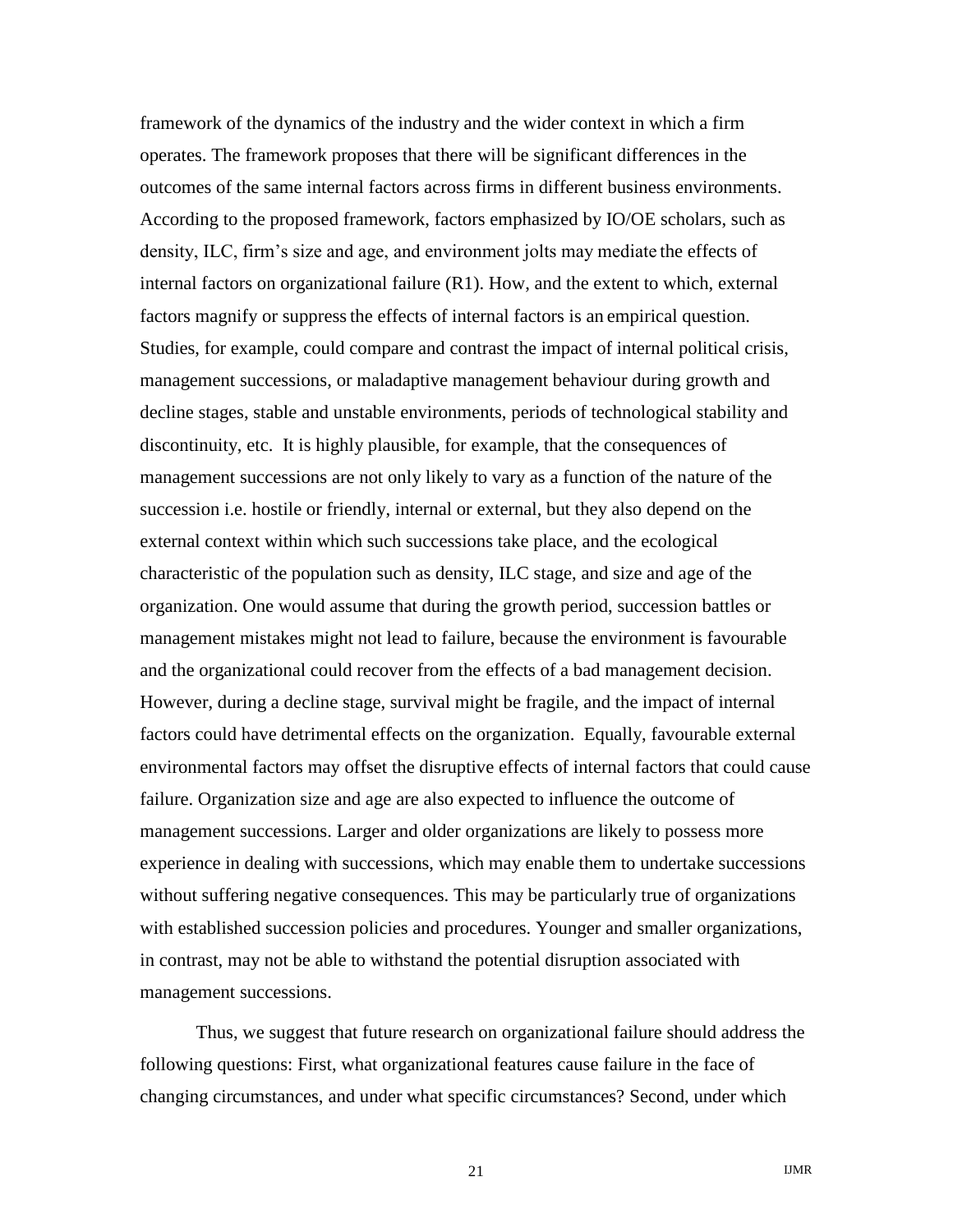environmental circumstances and ecological factors, do organizational factors increase the risk of failure? Taken together, these questions, we hope, provide insight into the challenging task of identifying and explaining the causes of organizational failure.

#### **INSERT FIGURE TWO HERE**

#### *Methodological Issues*

Although the two broad perspectives are defined in terms of theory, rather than method, the perspectives lend themselves to differing sets of research methods. As noted earlier, each school of thought adheres to its own method, level of analysis, and underlying assumptions.

The lack of consensus about research methods for understanding organizational failure has meant the two groups of scholars have developed and mastered habits of inquiry different enough to resist blending. For instance, according to OE scholars, only longitudinal analyses at a population level using sophisticated, and often, standard equations can be applied to explain, measure and predict organizational failure<sup>vii</sup> (Ulrich, 1987; Singh and Lumsden, 1990). Methods in IO research are more likely to involve econometrics models or large survey questionnaires. In contrast, OS and OP researchers are traditionally associated with qualitative research methods using a single organization or a small number of organizations to explain the dynamics of organizational failure.

Given the differences between the two approaches to failure, it is not surprising that researchers taking each perspective have questioned the utility of adopting insights from the other tradition. A common tendency is to dismiss insights from the other perspective based on perceived methodological weaknesses. On one side, OS accounts based on ethnographic observation are often discounted on the basis of inconsistency across studies. Another potential drawback of OS/OP studies is the reliability of data gathered from managers on the causes of failure. Research shows that people tend to overestimate their own influence on successes and to overestimate external or situational influences on failures (Wagner and Gooding,1997; Huff and Schwenk ,1990). In addition, the case study method used in OS/OP approach often result in comparability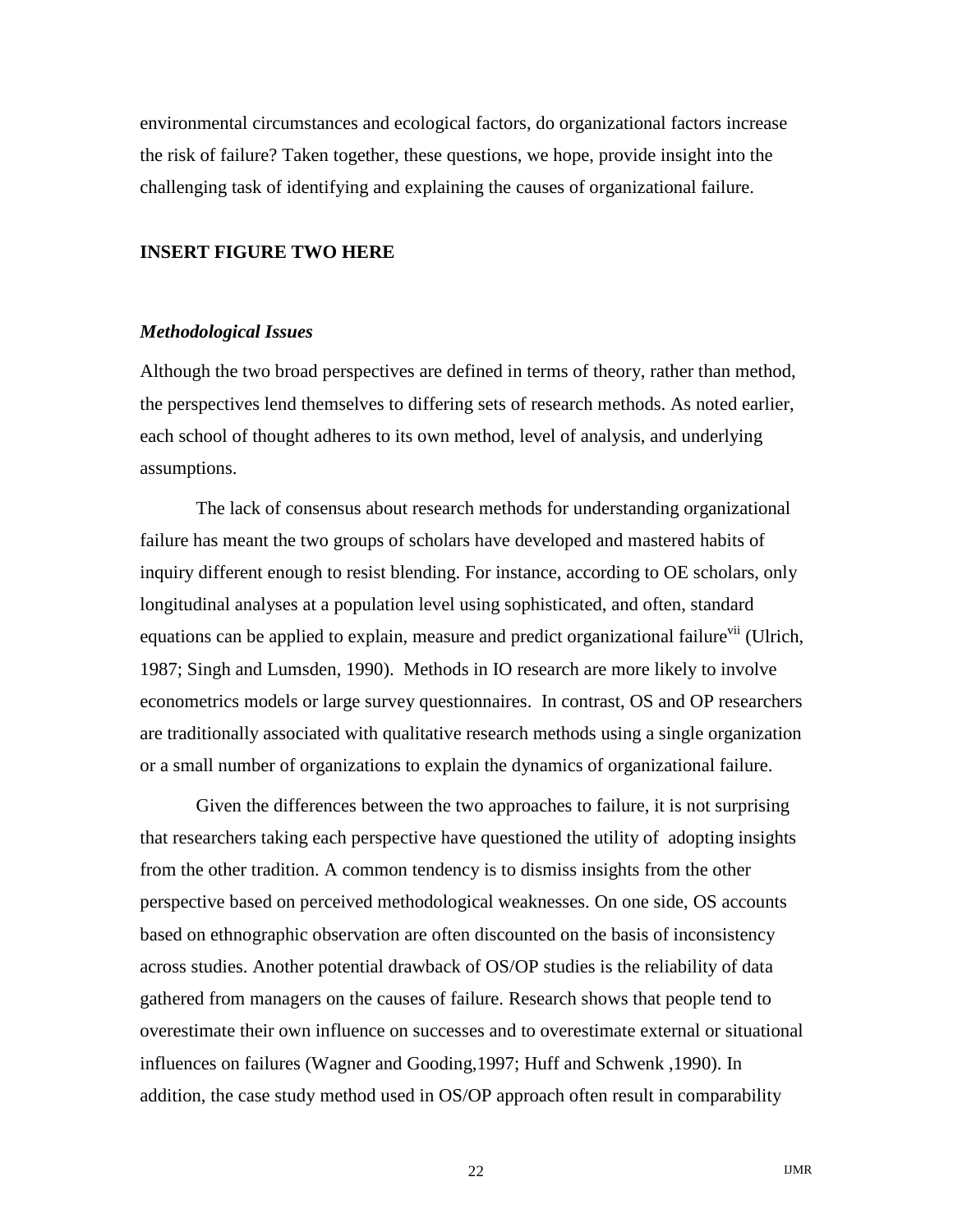and validity problems stemming from idiosyncratic definitions in single or multiple firm(s) case studies. In brief, although the case-study research on organizational failure has clearly informed the current state of knowledge, without the analytical leverage provided by ecological and environmental approaches to large organizational populations, it would not be possible to draw conclusions regarding the broad environmental dynamics that set the context within which managers in individual organizations operate.

On the other side, IO accounts based on survey data are often dismissed because researchers remained at a distance from respondents, potentially insensitive to how respondents were affected by their questions. OS/OP scholars charge that, because several of the issues causing failure tend to be highly sensitive to the organizational and individual context within which they reside, it is improbable that a simple line of causation will explain the causes of organizational failure.

In order to bridge the gap between the IO/OP and OS/OP bodies of literature, both managerial and external frames of reference need to be reflected in researchers' choice of data sources and data collection methodologies. One could use a combined survey questionnaires, archival data and interviews to provide an accurate measures of managerial cognitions and actions and the external context within which they took place. Furthermore, we suggest that sources of perceptual data, for reasons explained above, should not be limited to managers but could include industry experts and academics leaders in the field of organizational failure.

## **Conclusion**

In this paper, we have reviewed contributions to the organizational failure literature from different perspective. We hope we have made a widely scattered empirical literature much more available and tractable to scholars. This is made possible by clearly identifying the domain of the phenomenon of organizational failure and the major theoretical links contained within it. We have also addressed the key methodological issues contributing to the divide between the two main schools of thought. Further, we have provided researchers with an integrative theoretical framework and specific research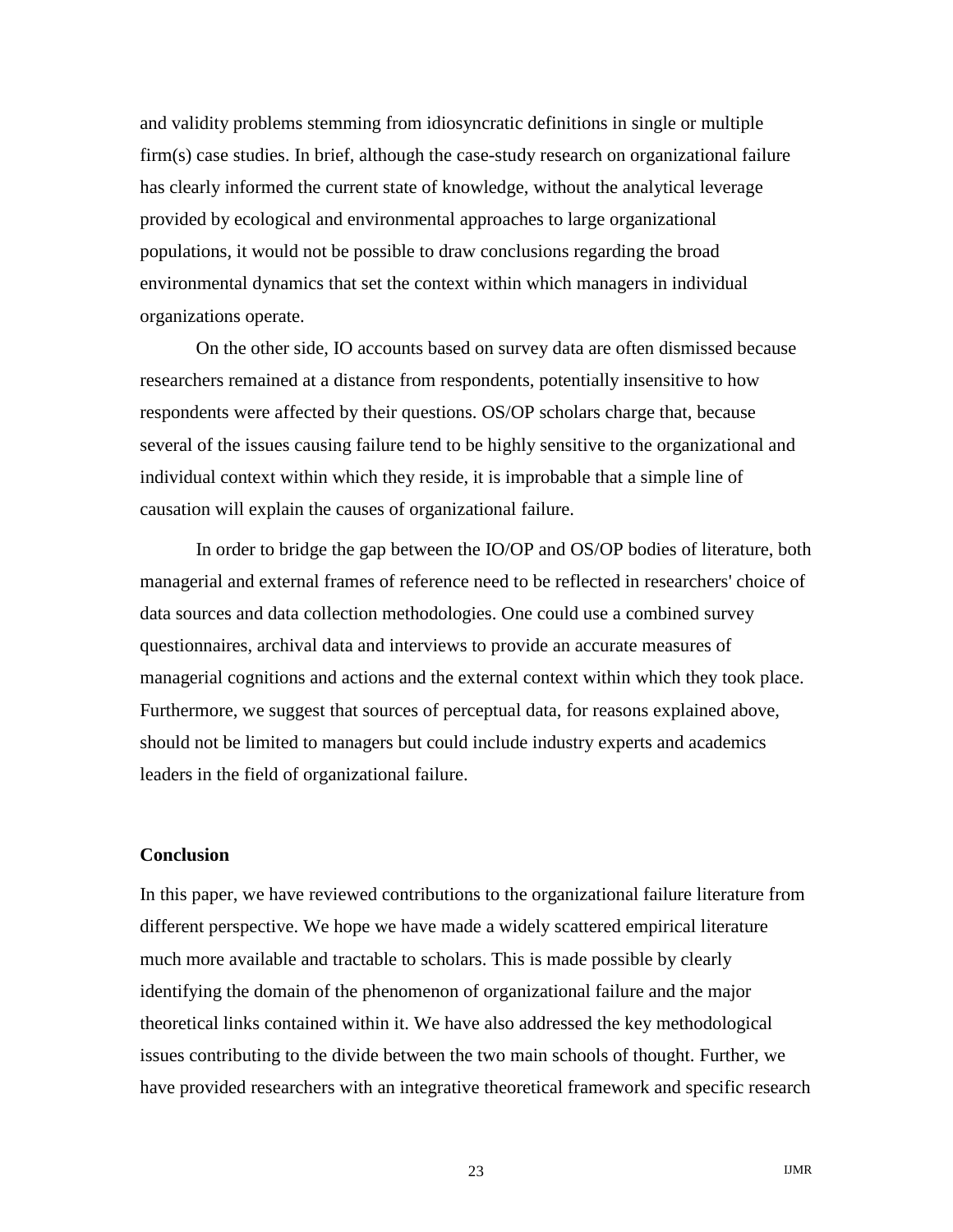questions that directly identify a research agenda for the future. We argue that any attempt to explain organizational failure will not be complete unless the interplay between contextual forces and organizational dynamics is taken into account. The framework proposes that there will be significant differences in the outcomes of the same internal factors across firms in different business environments and vice versa. The researchers who take the next steps in understanding organizational failure should now have a better understanding of the ways in which they can advance the knowledge in this field. We hope that these contributions will be reflected in future research, in which theoretical richness and methodological rigor are combined.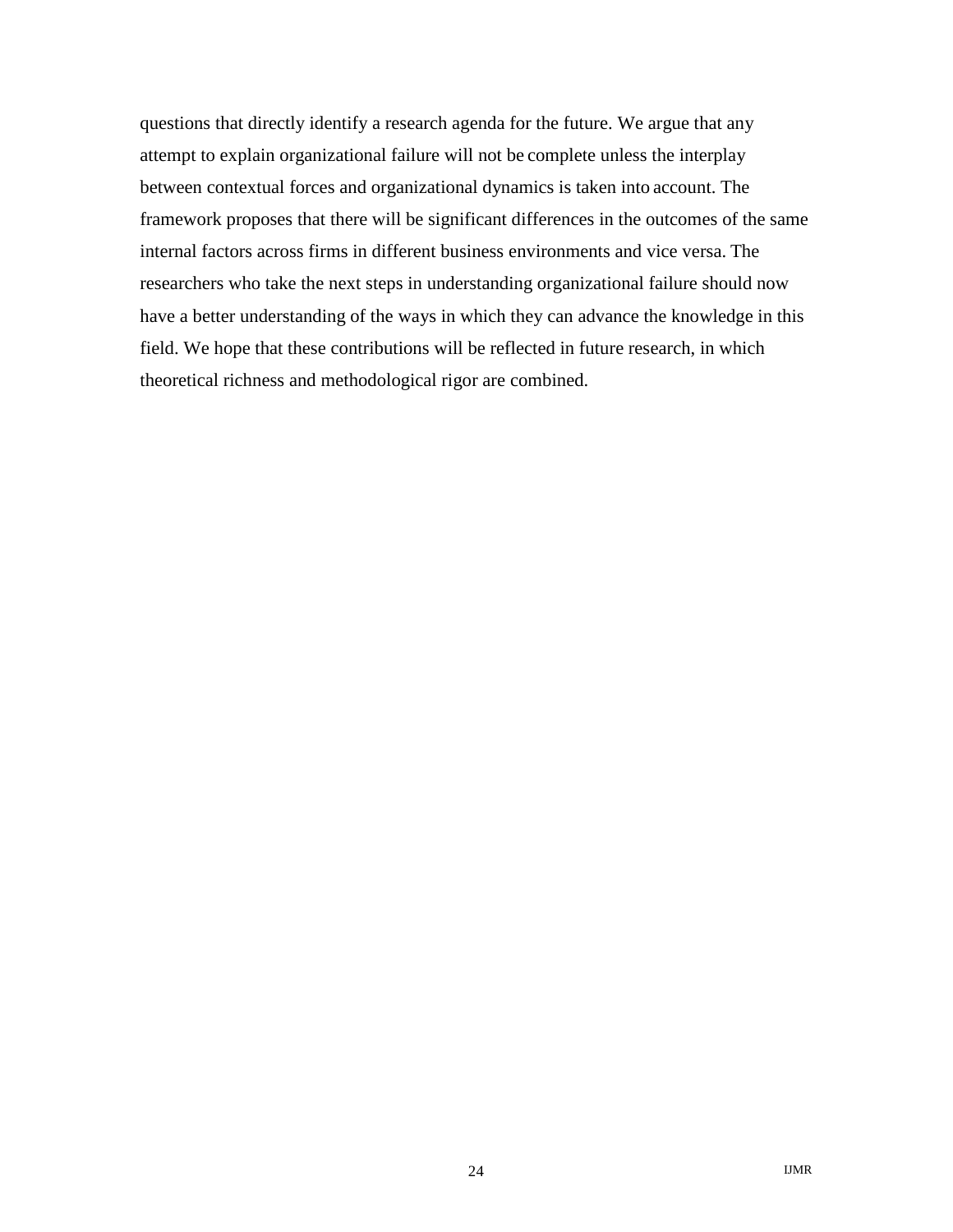# **References**

Agarwal, R. Echambadi, R. and Sarkar, M.B. (2002). The Conditioning Effect of Time on Firm Survival: A Life Cycle Approach. *Academy of Management Journal*, **45**(8), 971-994

Aldrich, H. E. and Auster, E.R. (1986). Even dwarfs start small: Liabilities of age and size and their strategic implications. In Staw and Cummings (eds.) Research in Organization Behavior, JAI Press, pp, 165-198.

Alexander, J.A. and Lee, S.Y.D. (1996). The Effects of CEO Succession and Tenure on Failure of Rural Hospitals. *Journal of Applied Behavioral Science*, **32**(1), 70-88.

Allen, M., Panian, S. and Lotz, R. (1979). Managerial succession and organizational performance: A recalcitrant problem revisited. *Administrative Science Quarterly*, **24**, 167-180.

Altman, E. I. (1970). Ratio Analysis and the Prediction of Firm Failure: A Reply. *Journal of Finance*, **25**(5), 1169-1172.

Altman, E. I. (1984). The Success of Business Failure Prediction Models - An International Survey. *Journal of Banking and Finance*, **8**(2), 171-198.

Amburgey, T.L. and Hayagreeva, R. (1996). Organizational Ecology: Past, Present, and Future Directions. *Academy of Management Journal,* **39(**5), 1265–1286.

Amburgey, T.L., Kelly, D. and Barnett, W.P. (1993). Resetting the clock: the dynamics of organizational change and failure. *Administrative Science Quarterly*, **38**, 51-73.

Anderson, P. and Tushman, M. (2001). Organizational Environments and Industry Exit: The Effects of Uncertainty, Munificence and Complexity*. Industrial and Corporate Change*, **10,** 675-711

Argenti, J. (1976). *Corporate collapse: The causes and symptoms*. New York. John-Wiley.

Aziz, A., Emanuel, D. C., and Lawson, G. H. (1988). Bankruptcy Prediction - An Investigation of Cash Flow Based Models. *Journal of Management Studies*, **25**(5), 419- 437.

Bain, J. S. (1956). *Barriers to New Competition*. Cambridge. MA: Harvard University Press.

Balderston, F.E. (1972). Varieties of Financial Crisis. For Foundation Program for Research in University Administration. University of California, Berkeley.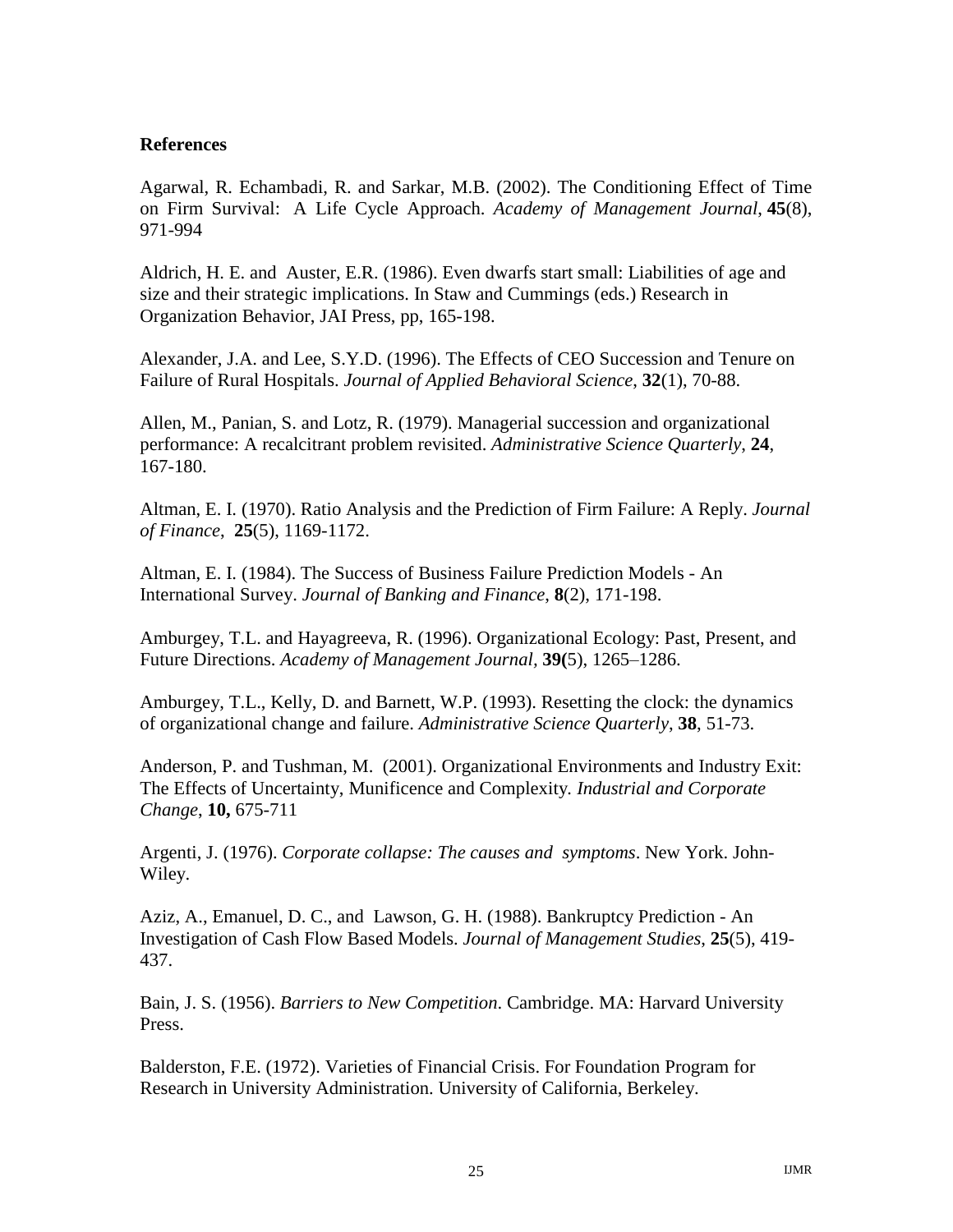Barnett, W. P., Greve, R.H. and Park, Y.D. (1994). An evolutionary model of organizational performance. *Strategic Management Journal*, **15**, 11-28.

Bantel, K.A. and Jackson, S.E. (1989). Top Management and Innovations in Banking: Does the Composition of the Top Team Make a Difference?. *Strategic Management Journal*, **10**, 107-124.

Barmash, I. (1973). *Great Business Disasters*. Ballantine Books, New York.

Barnett, W.P. and Amburgey, T. L. (1990). Do larger organizations generate stronger competition? in J. V. Singh (ed.) Organizational Evolution: New Directions, pp. 246-248, Newbury Park, CA, Sage.

Barron, David N. West, E. and Hannan, Michael T. (1994). A Time to Grow and a Time to Die: Growth and Mortality of Credit Unions in New York City, 1914-1990. *American Journal of Sociology*, **100**, 196- 241.

Barron, N.B. (2001). Organizational Ecology and Industrial Economics: a Comment on Groski. *Industrial and Corporate Change*, **10**(2), 541548.

Baum , J.A. C. and Oliver, C. (1992). Institutional Embeddedness and the Dynamics of Organizational Populations. *American Sociological Review*, **57**, 4,540-559

Baum , J.A. C. and Singh, J. (1994). Organizational niches and the dynamics of organizational mortality. *Administrative Science Quarterly*, **36**, pp.187-218.

Baum, J. A.C. 1996. "Organizational Ecology."*Handbook for Organization Studies*, ed.

Baum, J. A. C. and S. J. Mezias, (1992). Localized competition and organizational failure in the Manhattan hotel industry, 1898-1990. *Administrative Science Quarterly*, **37**, 580-604.

Baum, J.A.C and Oliver, C. (1996). The Institutional Ecology of Organizational Founding. *Academy of Management Journal*, 39, 1378-1427.

Benson, J. (1975). Inter-organizational networks as a political economy. *Administrative Science Quarterly*, **20**(3), 229-249

Boeker, W. (1997). Strategic change: The influence of managerial characteristics and organizational growth. *Academy of Management Journal*, **40(**1), 152-170.

Burt, S.L; Mellahi, K; Jackson, P; and Sparks, L. (2002). Retail Internationalisation and Retail Failure: issues from the case of Marks and Spencer, *The International Review of Retail, Distribution and Consumer Research*, **12**,191-219.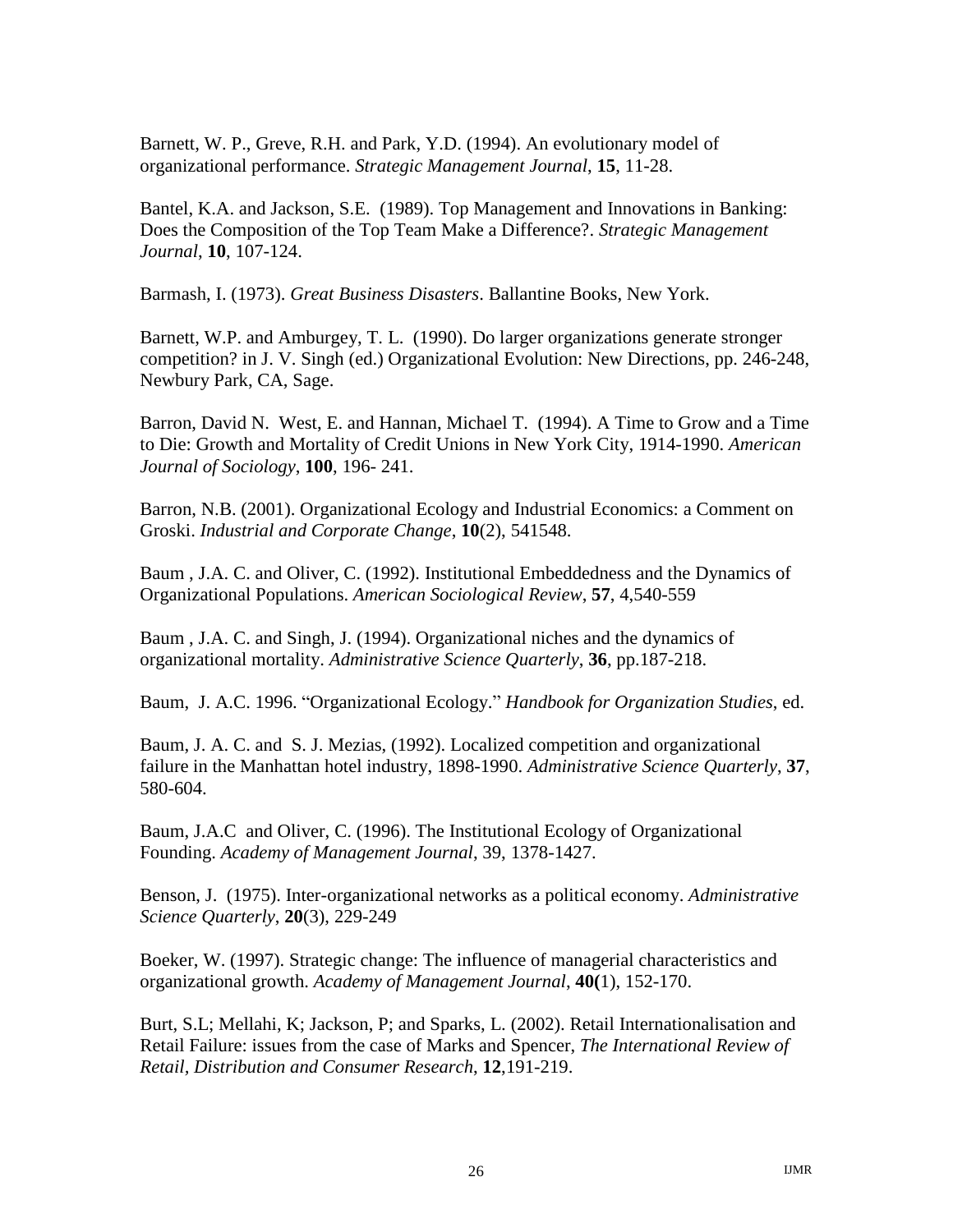Boone, C. and Van –Witteloostuijn, A. (1995). Industrial Organization and Organizational Ecology: The Potentials for Cross-Fertilization, *Organization Studies*, 16(2): 265–298

Boulding, K.A. (1950). *A Reconstruction of Economics*. Wiley, New York. Bourgeois, L.J. III. (1984). Strategic management and determinism. *Academy of Management Review*, **9**, 586-598.

Brockner, J. (1992). The escalation of commitment to a failing course of action: Toward theoretical progress. *Academy of Management Review*, **17**, 39-61.

Brown, A.D. and Starkey, K., (2000), Organizational Identity and Organizational Learning: A Psychodynamic Perspective. *Academy of Management Review*, **25** (1), 102- 120.

Brown, M. (1982). Administrative succession and organizational performance: The succession effect. *Administrative Science Quarterly*, **27,** 1-16.

Bruderl, J. and Schussler, R. (1990). Organizational Mortality: the liabilities of newness and adolescence. *Administrative Science Quarterly*, **36,** 187-218.

Bruno, Albert V. and Joel K. Leidecker. (1998). Causes of New Venture Failure: 1960's vs. 1980's. *Business Horizons*, **31**, 51-57

Brush, T.H., Bromiley, P., and Hendrickx, M. (1999). The Relative Influence of Industry and Corporation on Business Segment Performance: An Alternative Estimate. *Strategic Management Journal*, **20**, 519-547

Cameron, K.A, Sutton, R.I and Whetten, A.D. (1988). *Readings in Organizational Decline: Framworks, Research, and Prescriptions*. Ballinger, Cambridge, Massachusetts.

Cameron, K.S. (1983). Strategic Responses to Conditions of Decline: Higher Education and the Private Sector, *Journal of Higher Education*, **54**, 359-380.

Carroll , G.R. and Swaminathan, A. (2000). Why the Microbrewery Movement? Organizational Dynamics of Resource Partitioning in the American Brewing Industry after Prohibition. *American Journal of Sociology*, **106**, 715-762.

Carroll, G. and Delacroix, J. (1982). Organizational mortality in the newspaper industries of Argentina and Ireland: an ecological approach. *Administrative Science Quarterly,* **27**,169-198.

Carroll, G. R. (1983). A stochastic model of organizational mortality: Review and reanalysis. *Social Science Research*, **46**, 585-599.

Carroll, G. R. (1984). Dynamics of publisher succession in newspaper organizations. *Administrative Science Quarterly*, **29**, 303- 329.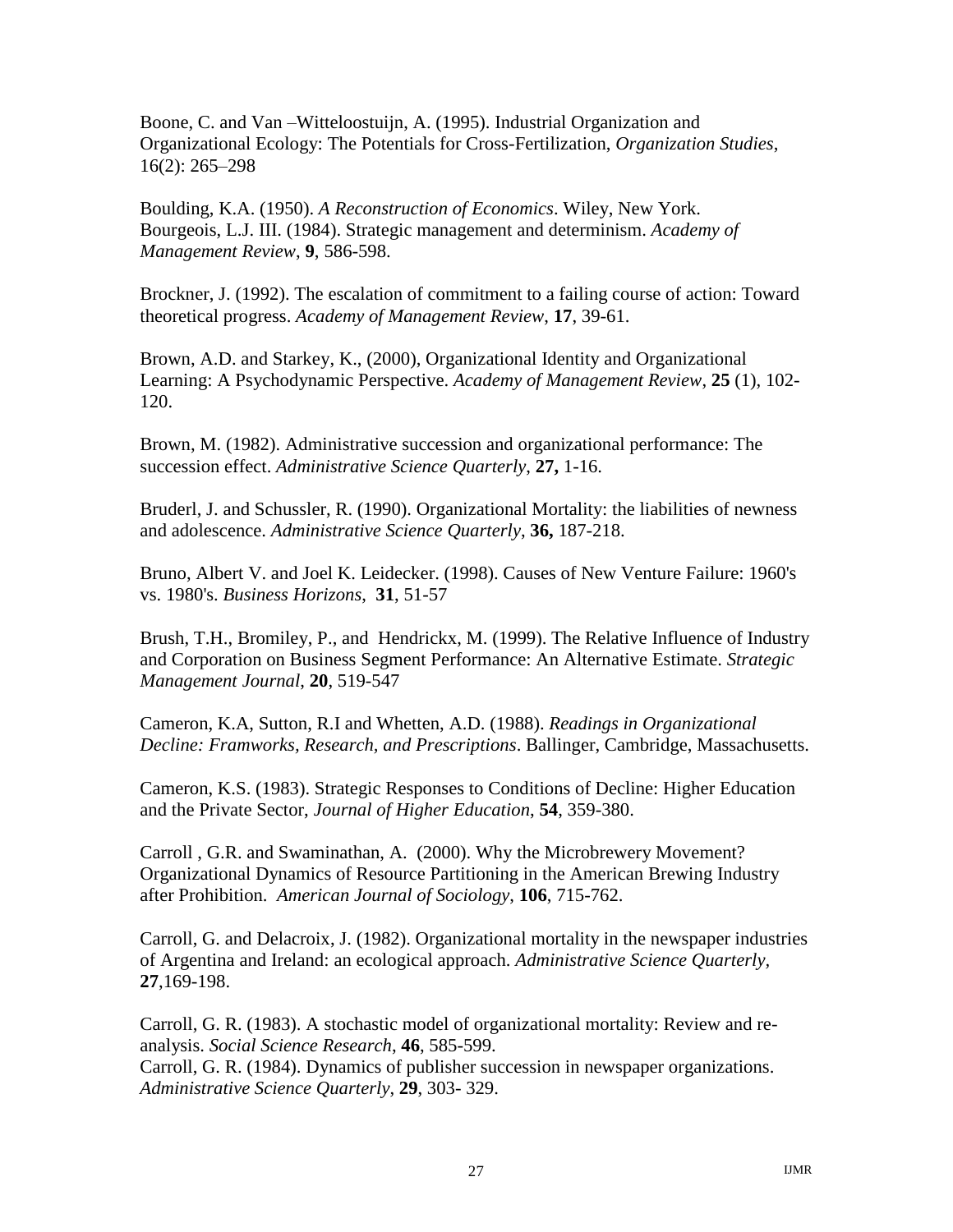Dambolena, I. G. (1983). The Prediction of Corporate Failures. OMEGA-International *Journal of Management Science*, **11**(4), 355-364.

D'Aveni, R.A and IC MacMillan (1990). Crisis and Content of Managerial Communications:A Study of the Focus of Attention of Top Managers in Surviving and Failing Firms. *Administrative Science Quarterly*, **35**, 634-657.

D'Aveni, RA (1989). The aftermath of organizational decline: A longitudinal study of the strategic and managerial characteristics of declining firms. *Academy of Management Journal*, **32**, 577-605.

Delacroix, J., Swaminathan, A. and Solt, E.M. (1989). Density dependence versus population dynamics: An ecological study of failings in the California wine industry. *American Sociological Review*, **54,** 245-262.

Dess, G. G. and Beard, D.W. (1984). Dimensions of Organizational Task Environments, *Administrative Science Quarterly*, **29**, 52-73.

Dimitras, A. I., Zanakis, S. H., and Zopounidis, C. (1996). A Survey of Business Failures with an Emphasis on Prediction Methods and Industrial Applications. *European Journal of Operational Research* , **90**(3), 487-513.

Dobrev, D.S., Kim, Tai-Young , and Hannan, M.T. (2001). Dynamics of Niche Width and Resource Partitioning. American Journal of Sociology, **106**(5), 1299- 1337.

Duchesneau, D. A. and W. B. Gartner (1990). A Profile of New Venture Success and F ailure in an Emerging Industry, *Journal of Business Venturing* , **5**, 297- 312,

Eisenhardt, K.M. (1989). Making Fast Strategic Decisions in High-Velocity Environments. *Academy of Management Journal*, **32**(3), 543-576.

Fichman, M. and Levinthal, D.A. (1991). Honeymoons and the Liability of Adolescence: A New Perspective on Duration Dependence in Social and Organizational Relationships. *Academy of Management Review,* **16** (2), 442-468.

Fink, S. (1986). *Crisis Management: Planning for the Inevitable*. AMACOM.

Flamholtz, C.E and Aksehirli, Z. (2000). Organizational Success and failure: An Empirical Test of a Holistic Model. *European Management Journal*, **18**(5), 488-498.

Frank, M. Z., (1988). An Intertemporal Model of Industrial Exit. *Quarterly Journal* of *Economics*, **103**, 333-344.

Freeman, John H., G. R. Carroll, and M. T. Hannan (1983). The liability of newness: Age dependence in organizational death rates. *American Sociological Review,* **48**, 692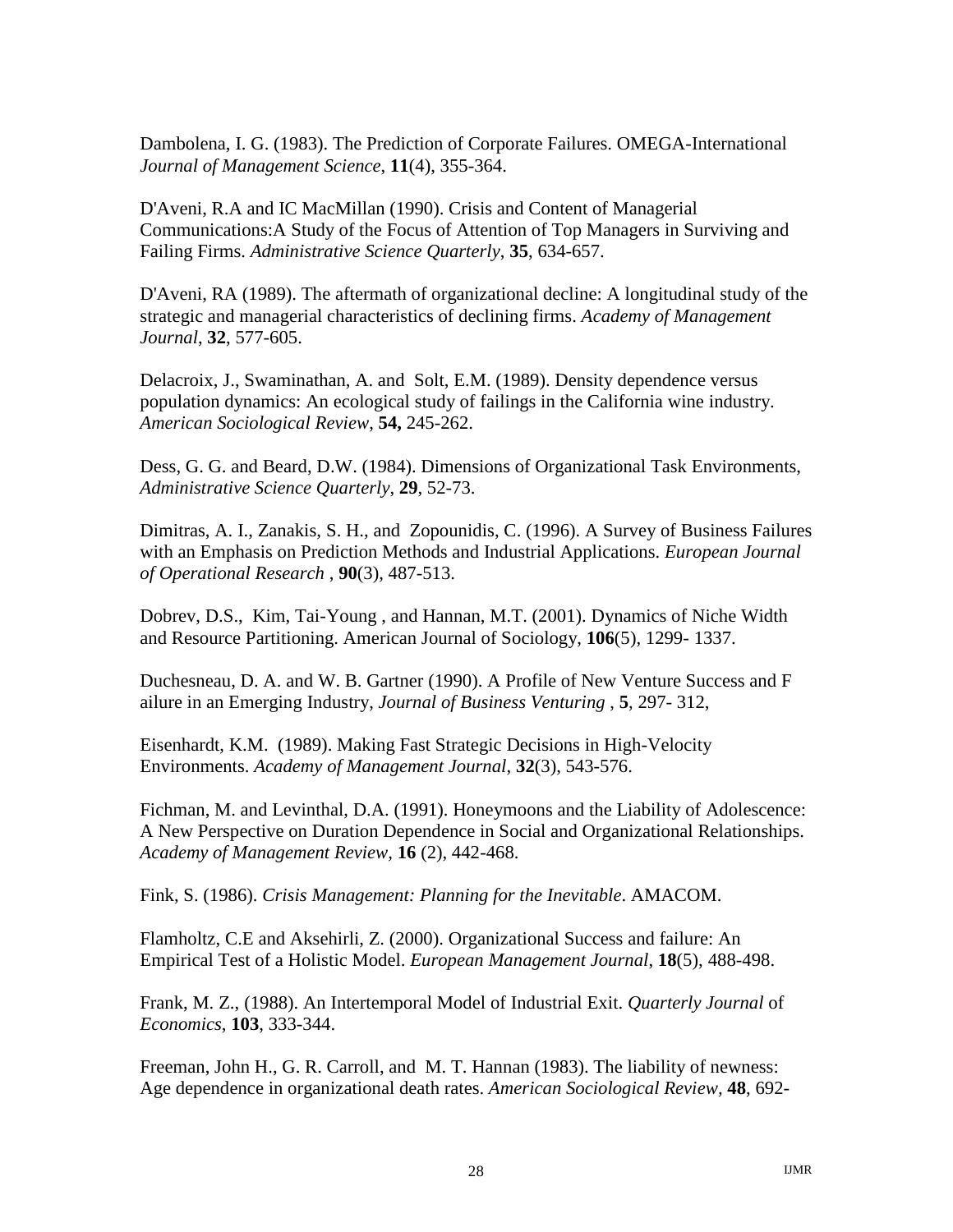710.

Gaskill, L.R., Van Auken, H.E., and Manning, R.A. (1993). A Factor Analytic Study of the Perceived Causes of Small Business Failure. *Journal of Small Business Management, 31*(4), 18-31

Gemawat, P. and Nalebuff, B. (1985). Exit. *RAND Journal of Economics*, **16,** 184-194.

Geroski, P.A. (2001). Exploring the Niche Overlaps Between Organizational Ecology and Industrial Economics, *Industrial and Corporate Change*, **10**, 507-540.

Ghemawat, P. (1991). *Commitment: the dynamic of strategy*. Free Press: New York.

Goltz, S.M. (1992). A sequential learning analysis of decisions in organizations to escalate investments despite continuing cost or losses. *Journal of Applied Behaviour Analysis*, **25,** 561-574.

Greenhalgh, L., Lawrence, A.T., and Sutton, R.I. (1988). Determinants of workforce reduction strategies in declining organizations. *Academy of Management Review*, **13,** 241-254.

Greening, D.W. and Johnson, R.A. (1996). Do Managers and Strategies Matter? A Study in Crisis. *Journal of Management Studies*, **36**, 25-51.

Greenwood, R. and Hining, C. R. (1996). Understanding Radical Organizational Change: Bringing Together the Old and the New Institutionalism. *Academy of Management Review*, **21**(4), 1022- 1054.

Greve, H. (1999). The Effect of Core Change on Performance: Inertia and Regression Toward the Mean. *Administrative Science Quarterly*, **44**(3): 590-614.

Grusky, O. (1963). Managerial succession and organizational effectiveness. *American Journal of Sociology*, 69, 21-31.

Guest, Robert H. (1962). Managerial succession in complex organizations. *American Journal of Sociology*, **68**, 47-55.

Hambrick, D. and Mason, P. (1984). Upper echelons: the organization as a reflection of top managers. *Academy of Management Review*, **9**, 193-206.

Hambrick, D. C. and D'Aveni, R. A. (1988). Large Corporate failures as downward spirals. *Administrative Science Quarterly,* **33**, 1-23.

Hambrick, D.C. and Fukutomi, G. (1991). "The Seasons of a CEO's Tenure". *Academy of Management Review*, 16,4, 719-742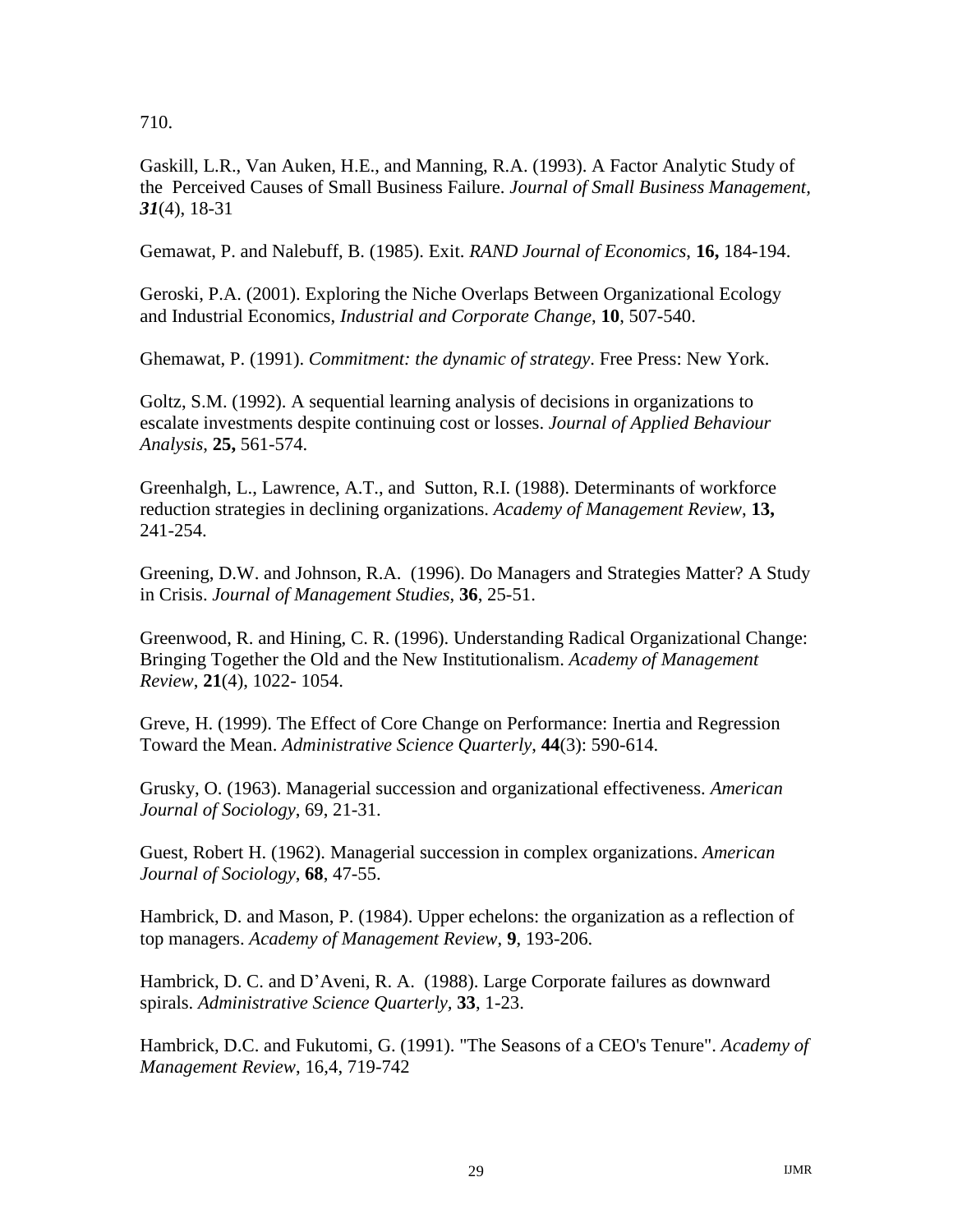Hambrick, D.C., Cho, T.S. and Chen, M-J. (1996). The Influence of Top Management Team Heterogeneity on Firms' Competitive Moves. *Administrative Science Quarterly*, **41**, 659-684.

Hannan, M.T. (1986). Uncertainty, Diversity and Organizational Change. In Neil J. Smelser and Dean, R. Gerstein, (eds.). Social and Behavioral Sciences: Discoveries over fifty years. Washington, D.C. : National Academy Press.

Hannan, M.T. (1997). Inertia, Density and Structure of Organization Populations: Entries in European Automobile Industries, 1886-1981. *Organization Studies*, **18**, 193-228.

Hannan, M. T. and Carroll, G.R. (1992). *Dynamics of Organizational Populations. Density, Legitimation, and Competition*, Oxford, Oxford University Press.

Hannan, M. T. and J. Freeman, (1978) *The Population Ecology of Organizations*, in M.W. Meyer and Associates (Eds.) *Environments and Organizations: Theoritical and Empirical Perspectives*. San Francisco: Jossey-Bass.

Hannan, M. T., Carroll, R.G. Dobrev, S.D. and Joon, Han. (1998). Organizational Mortality in European and American Automobile Industries, Part I: Revisiting the Effects of Age and Size. *European Sociological Review*, 14, 279–302.

Hannan, M.T. and Freeman, J.H. (1988). The ecology of organizational mortality: American labor unions, 1836-1985. *American Journal of Sociology*, **94,** 25-52.

Hannan, M.T. and Freeman, J.H. (1977). The population ecology of organizations. *American Journal of Sociology*, **83**, 929-984.

Hannan, M.T. and Freeman, J.H. (1984). Structural inertia and organizational change. *American Sociological Review*, **49**, 149-164.

Hannan, M.T., and Freeman, J. (1989). *Organizational Ecology.* Cambridge: Harvard University Press

Hannan, M.T., Barron, D. and Carroll, G.R. (1991). On the interpretation of dependence in rates of organizational mortality: A reply to Peterson and Koput. *American Sociological Review*, **56,** 410-415.

Harrigan, K. R. ( 1982). Exit Decisions in Mature Industries. *Academy of Management Journal*, **25**(4), 707-732.

Haveman, H. A. (1992). Between a Rock and a hard place: Organizational change and performance under conditions of fundamental environmental transformation. *Administrative Science Quarterly,* **37**, 48-75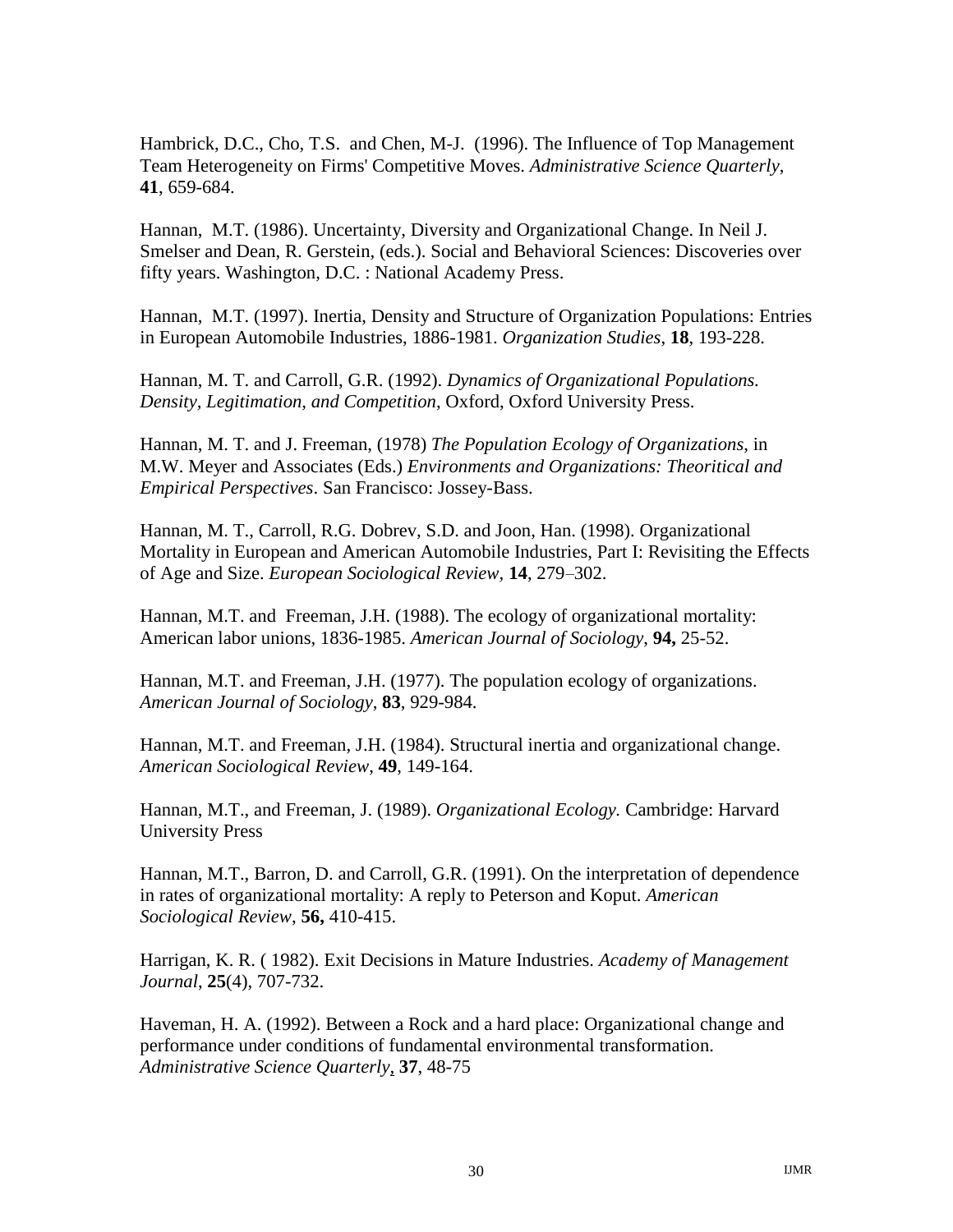Haveman, H. A., and Mukti V. Khaire. (2003). Survival beyond succession? The contingent impact of founder succession on organizational failure. *Journal of Business Venturing*, Forthcoming.

Hawley, A. (1950). *Human Ecology: a theory of community structure*, Ronald Press, NY

Heather A. (1993). Ghosts of managers past: Managerial succession and organizational mortality. *Academy of Management Journal*, **36**, 864-881.

Helmich, Donald L. (1974). Organizational growth and succession patterns. *Academy ofManagement Journal*, **17**, 771-775.

Henderson, A. D. (1999). Firm strategy and age dependence: A contingent view of the liability of newness, adolescence, and obsolescence. *Administrative Science Quarterly*, **44**(2), 281-314.

Hodgkinson, P.G and Wright, G. (2003). Confronting Strategic Inertia in a Top Management Team: Learning From Failure. *Organization Studies*, **24** (Forthcoming)

Holsti, O.R. (1978). Limitations of Cognitive Abilities in the Face of Crisis. in CF Smart, WT Stanbury (eds) *Studies in Crisis Management*. Toronto, Butterworth.

Huff, A. and Schwenk, C. R. 1990. Bias and sense making in good times and bad. In A. Huff (ed.), *Mapping Strategic Thought.* New York: Wiley, 1990, pp.98-108.

Ingram,P. L. (1993).Old, Tired and Ready to Die: The Age Dependence of Organizational Mortality Reconsidered. Paper presented at the Academy of Management National Meetings, Atlanta, GA

Jackson, P., Mellahi, K. and Sparks, L. (2005). Shutting Up Shop: Understanding the International Exit Process in Retailing, *Service Industries Journal*, **25**, Forthcoming

Janis, I.L. (1972). *Victims of groupthink*. Boston: Houghton-Mifflin

Janis, I.L. (1982). *Victims of groupthink* (2<sup>nd</sup> edition). Boston: Houghton-Mifflin.

Johnson, C. G. (1970). Ratio analysis and the prediction of firm failure. *The Journal of Finance*, **5**, 1166-1168

Jovanovic, B. and Lach S. (1989). Entry, Exit and Diffusion with Learning by Doing, *American Economic Review*, **79**, 690-699.

Katz, R. (1982). The effects of group longevity on project communication and performance. *Administrative Science Quarterly*, **27**, 81-104.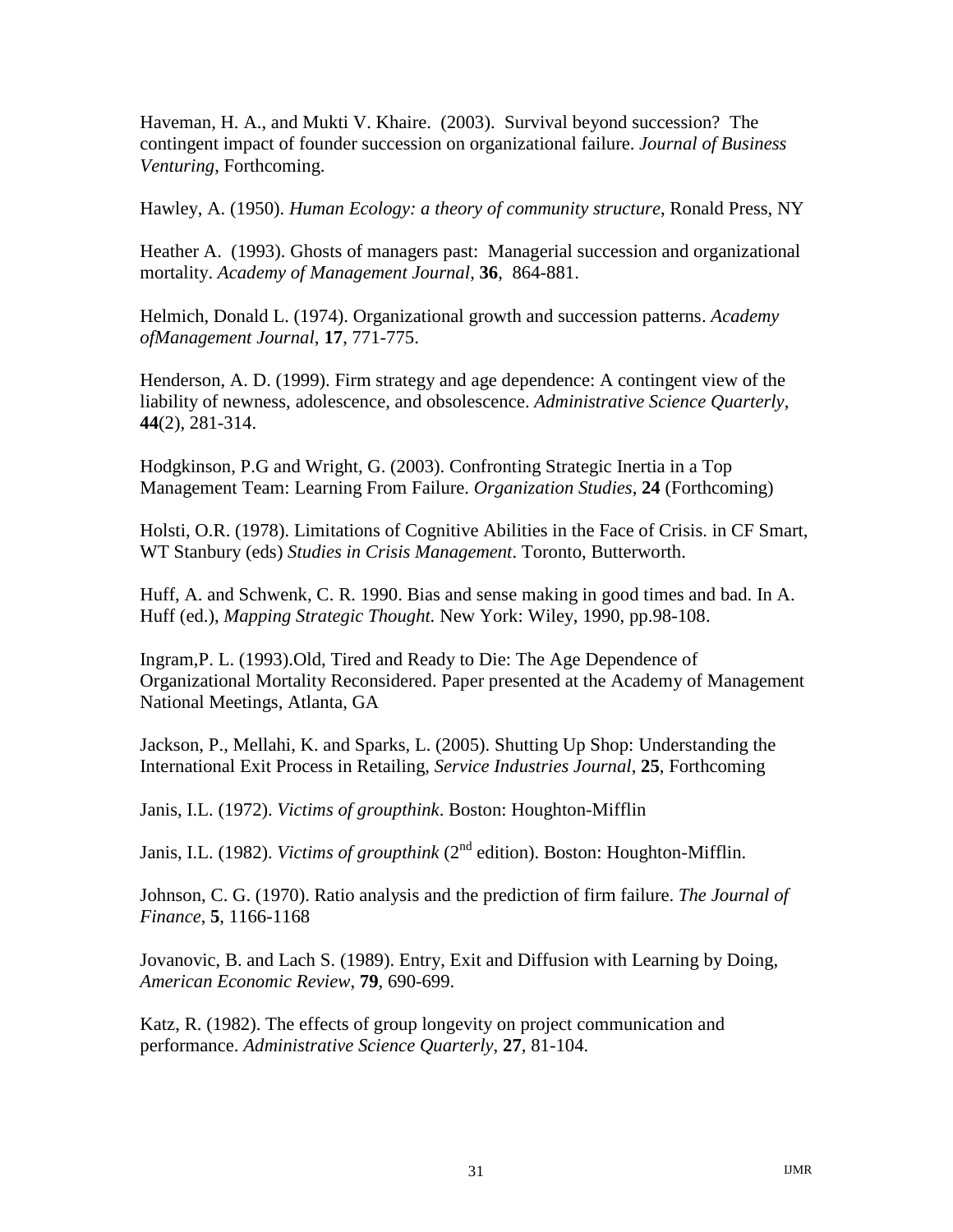Keisler, S. and Sproull, L. (1982). Managerial Response to Changing Environment: Perspectives on Problem Sensing from Social Cognition. *Administrative Science Quarterly*, **27**, 548-570.

Keisler, S., and Sproull, L., (1982). Managerial Response to Changing Environment: Perspectives on Problem Sensing from Social Cognition. *Administrative Science Quarterly*, **27**: 548-570.

Kelly, D. and Amburgey, T.L. (1991). Organizational inertia and momentum: a dynamic model of strategic change. *Academy of Management Journal*, **34,** 591-612.

Klepper, S. (1997). Industry Life Cycle, *Industrial and Corporate Change*, **6,** 145-179.

Kroll, M., L. Toombs, and P. Wright, (2000). Napoleon's Tragic March Home from Moscow: Lessons in Hubris for Contemporary Executives. *Academy of Management Executive*, **14**, 117-128

Larson, C.M. and Clute, C.R. (1979). The Failure Syndrome. *American Journal of Small Business*, **4**(2), 35-43

Laughlin, H. P. (1970). *The ego and its defenses*. New York: Appleton-Century-Crofts.

Lawrence, P. R., and Lorsch. J. W. (1967). *Organization and Environment*. Boston: Harvard Business School Press.

Levinthal, D. and M. Fichman. (1988). Dynamics of Interorganizational Attachments: Auditor Client Relationships. *Administrative Science Quarterly*, **33**: 345-369.

Levinthal, Daniel A. (1991). Random walks and organizational mortality. *Administrative Science Quarterly*, **36,** 397-420.

Lippman, S. A. and Rumelt, R.P. (1982). Uncertain Imitability: An Analysis of Inter firm Differences in Efficiency under Competition. *The Bell Journal of Economics*, **13**: 418- 438.

Macoby, M. (2000). Narcissistic leaders: The incredible pros, the inevitable cons. *Harvard Business Review*, January -February, 68-78

Manz, C.C. and Sims, H.P. Jr,. (1982). The potential of "groupthink" in autonomous groups. *Human Relations***, 35**, 773-784.

March, J. G. (1995). The future, disposable organizations and the rigidities of imagination. *Organization*, **2**, 427-440.

Mauri, A.J. and Michaels, M.P. (1998), Firm and Industry Effects within Strategic Management: An Empirical Examination. *Strategic Management Journal*, **19**, 211-219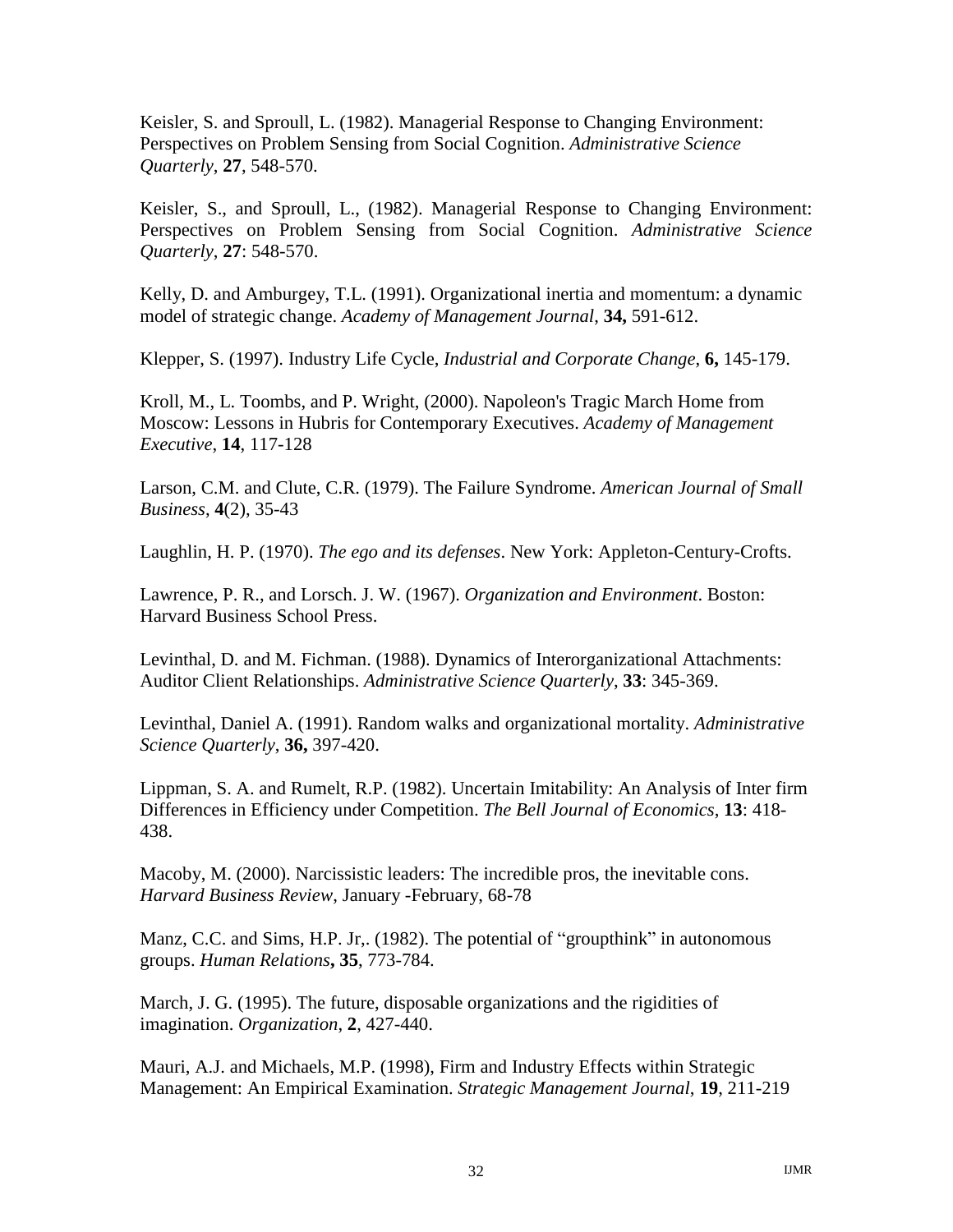McCain, B.E. (1986). Continuing investment under conditions of failure: A laboratory study of the limits of escalation. *Journal of Applied Psychology*, **71,** 280-284.

McGahan, A.M., and Porter, M.E. (1997). How much does Industry Matter, Really?. *Strategic Management Journal,* **18**, 15-30

Mcgurr, P. T., and Devaney, S. A. (1998). Predicting Business Failure of Retail Firms - An Analysis Using Mixed Industry Models. *Journal of Business Research*, **43**(3), 169- 176.

McKinley, W., Zhao, J., and Rust, K.G. (2000). A Sociocognitive Interpretation of Organizational Downsizing. *Academy of Management Review*, **25,** 227-243

Mellahi, K and Jackson, P. (2002). Responding to a Crisis in a Successful Organization: The Impact of Top Management Characteristics*"BAM2002*, British Academy of Management Conference , Middlesex University, September 2002

Mellahi, K; Jackson, P; and Sparks, L. (2002). An Exploratory Study into Failure in Successful Organizations: The Case of Marks and Spencer. *British Journal of Management*, **13**(1), 15-30

Meyer, J. W.and B Rowan, B. (1977). Institutionalized organizations: Formal structure as myth and ceremony. *American Journal of Sociology*, **83**, 340-363.

Michel, J. G. and Hambrick, D. C. (1992). Diversification posture and top management team characteristics. *Academy of Management Journal*, **35**,1, 9-37.

Miller, D. (1990). *The Icarus Paradox: How Exceptional Companies Bring About Their Own Downfall: New Lessons in the Dynamics of Corporate Success, Decline, and Renewal*. New York, NY: Harper Business.

Miller, D. (1991). Stale in the saddle: CEO tenure and the match between organization and environment. *Management Science*, **37**, 34-52

Miller, D. (1992). Environmental fit versus internal fit. *Organization Science*, **3**, 159-178.

Miller, D. (1993). The architecture of simplicity. *Academy of Management Review*, **18(**1), 116-138.

Miller, D. and Friesen, P. (1984). *Organizations: A quantum view*. Englewood Cliffs, NJ: PrenticeHall.

Miller, D.T. and Ross, M. 1975). Self-serving biases in the attribution of causality: fact or fiction. *Psychology Bulletin*, **82**, 213-225.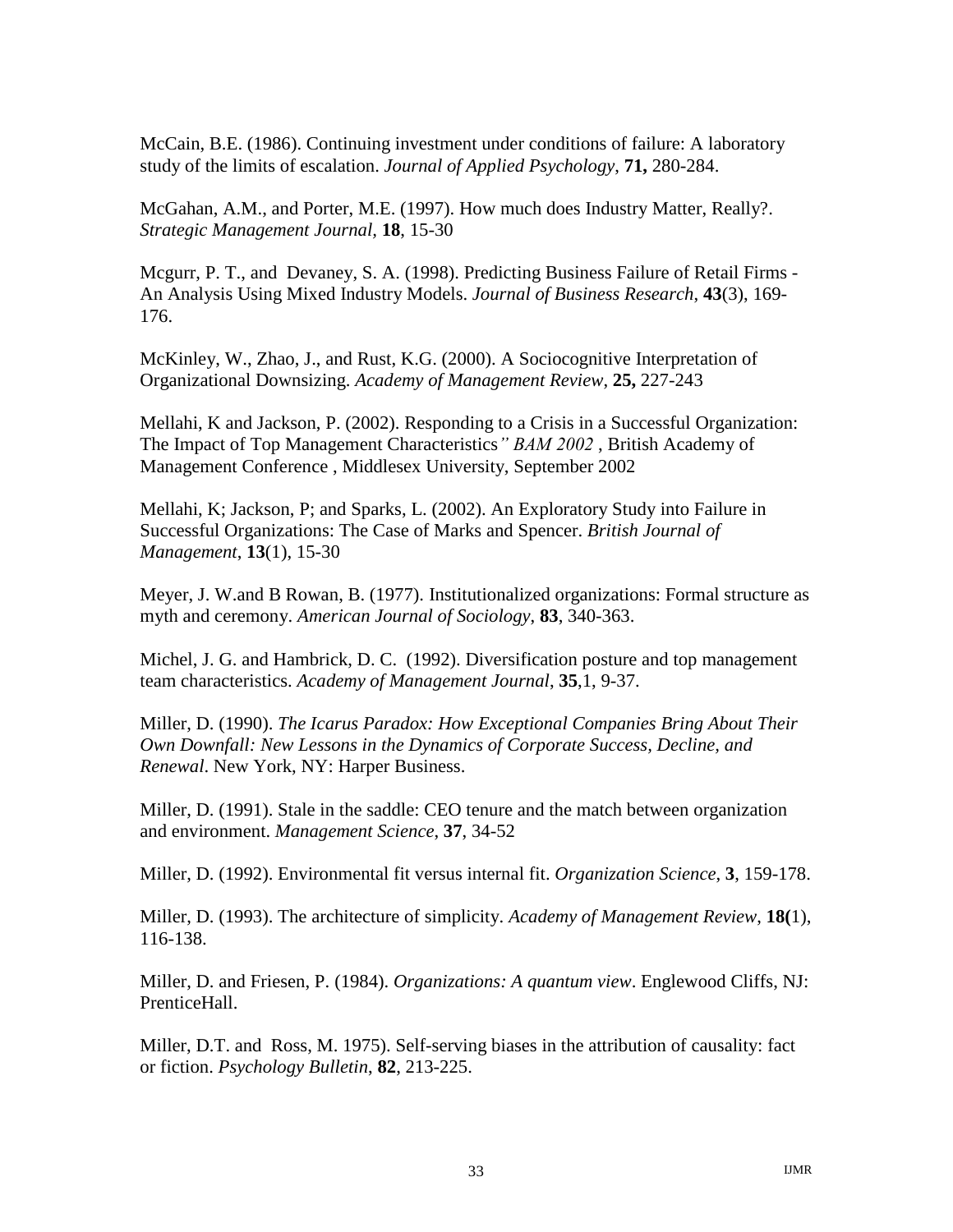Miner, S.A, Kim, Ji-Yub, and Haunschild, P. (1999). Fruits of failure: organizational failure and population-level learning. *Advances in Strategic Management*, **16**, 187-220

Mone, M.A., McKinley, W. and Barker, V. L. (1998). Organizational decline and innovation: A contingency framework. *Academy of Management Review*, **23**, 115-132.

Nelson, R., Winter, S. (1982). *An Evolutionary Theory of Economic Change*. Harvard University Press, Cambridge

Nelson, R.R. (1995). Recent Evolutionary Theorizing and Economic Change. *Journal of Economic Literature*, **33**, 48-49.

Ocasio, W. (1993). The structuring of organizational attention and the enactment of economic adversity: A reconciliation of theories of failure-induced change and threatrigidity. Working paper, Sloan School of Management, Massachusetts Institute of Technology, Cambridge, MA.

O'Neill, H. and Duker, J. (1986). Survival and Failure in Small Business. *Journal of Small Business Management*, **24**(1), 30-37.

Peterson, S.R., Owens, D.P., Tetlock, E.P., Fan, T.E and Martorana, P. (1998). Group Dynamics in Top Management Teams: Groupthink, Vigilance, and Alternative Models of Organizational Failure and Success*. Organizational Behavior and Human Decision Processes,* **73** (2/3), 272-305*.*

Peterson, T. and Koput, K.W. (1991). Density dependence in organizational mortality: Legitimacy of unobserved heterogeneity. *American Sociological Review,* **56,** 399-409.

Pfeffer, J. (1992). *Managing With Power: Power and Influence in Organizations*. Boston MA: Harvard Business School Press.

Pfeffer, J. and Salancik, G. R. (1978). *The External Control of Organizations*. New York: Harper and Row.

Pitcher, P. and Smith. A. (2001). Top Management Team Heterogeneity: Personality, Power, and Proxies. *Organization Science*, **12**,1, 1-18.

Ranft, L. A. and O'Neill, M, H. (2001). Board Composition and High-flying Founders: Hints of trouble to come?. *The Academy of Management Executive*, **15**, 126-138.

Rosenbloom, R.S. and Christensen, C.M. (1994). Technological Discontinuities, Organizational Capabilities and Strategic Commitments. *Industrial and Corporate Change*, **3,** 655-685.

Ross, J and Staw, B.M. (1993). Organizational escalation and exit: lessons from the Shoreham nuclear power plant. *Academy of Management Journal*, **36,** 701-732.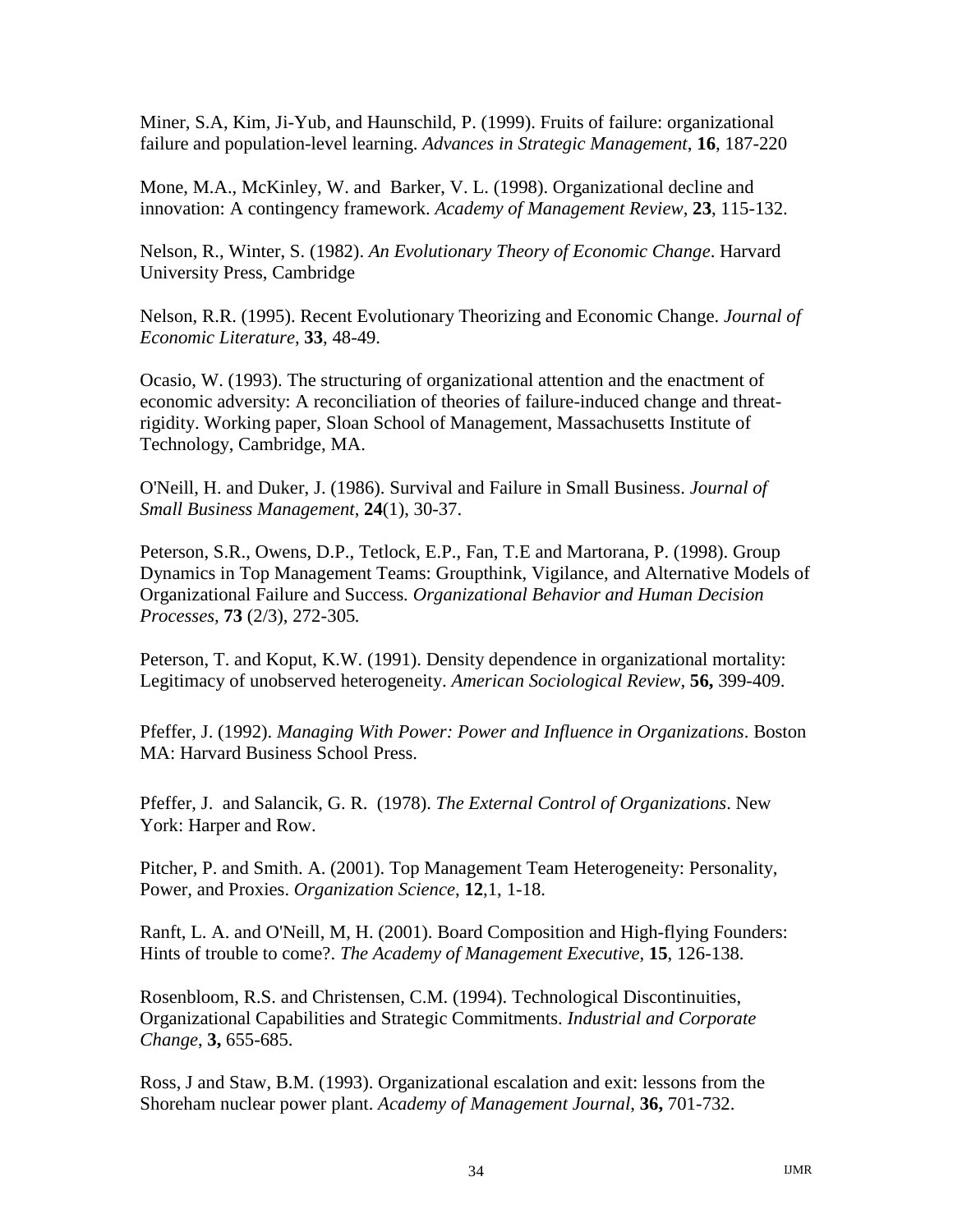Rumelt, R.P. (1991). How Much Does Industry Matter? *Strategic Management Journal*, **12**(3), 167-185.

Schumpeter, J. (1942). *Capitalism, Socialism and Democracy*. Harper and Brothers: New York.

Schulman, P.R. (1989). The "logic" of organizational irrationality. *Administration and Society*, **21**, 31-33.

Scott, R. 1998. *Organizations: Rational, natural and open systems*, 4th ed., New York: Prentice Hall.

Scott, W.R. (1992). *Organizations: Rational, Natural and Open Systems*. Prentice Hall: Englewood Cliffs, NJ.

Sheppard, J. P. (1995). A Resource Dependence Approach to Organizational Failure. *Social Science Research*, **24**(1), 28-62.

Sheppard, P.J. (1994). Strategy and Bankruptcy: An exploration into organizational death. *Journal of Management*, **20**, 795-833.

Singh, J. V. and Lumsden, C.J. (1990). Theory and Research in Organizational Ecology. *Annual Review of Sociology,* **16,**161-95

Singh, J., House, R. and Trucker, D. (1986). Organizational change and organizational mortality. *Administrative Science Quarterly*, **31,** 587-611.

Slater, S and Narver, J. (1994). Does competitive environment moderate the market orientation performance relationship. *Journal of Marketing*, **58**, pp. 46-55

Smart, C. and Vertinsky I. 1984. Strategy and the Environment: A Study of Corporate Responses to Crises. *Strategic Management Journal*, **8**(3): 199-214.

Starbuck, W.H., Greve, A., and Hedberg, B.L.T. (1978). Responding to Crisis. *Journal of Business Administration*, **9**, pp.111-137.

Starbuck, William H. and Mezias, Jorn, M. (1996).Opening Pandora's box: Studying the accuracy of managers' perceptions. *Journal of Organizational Behavior*, **17**(2): 99-117.

Staw, B., Sandelands, L. and Dutton, J. E. (1981). Threat-rigidity cycles in organizational behavior: A multi-level analysis. *Administrative Science Quarterly*, **26**, 501-524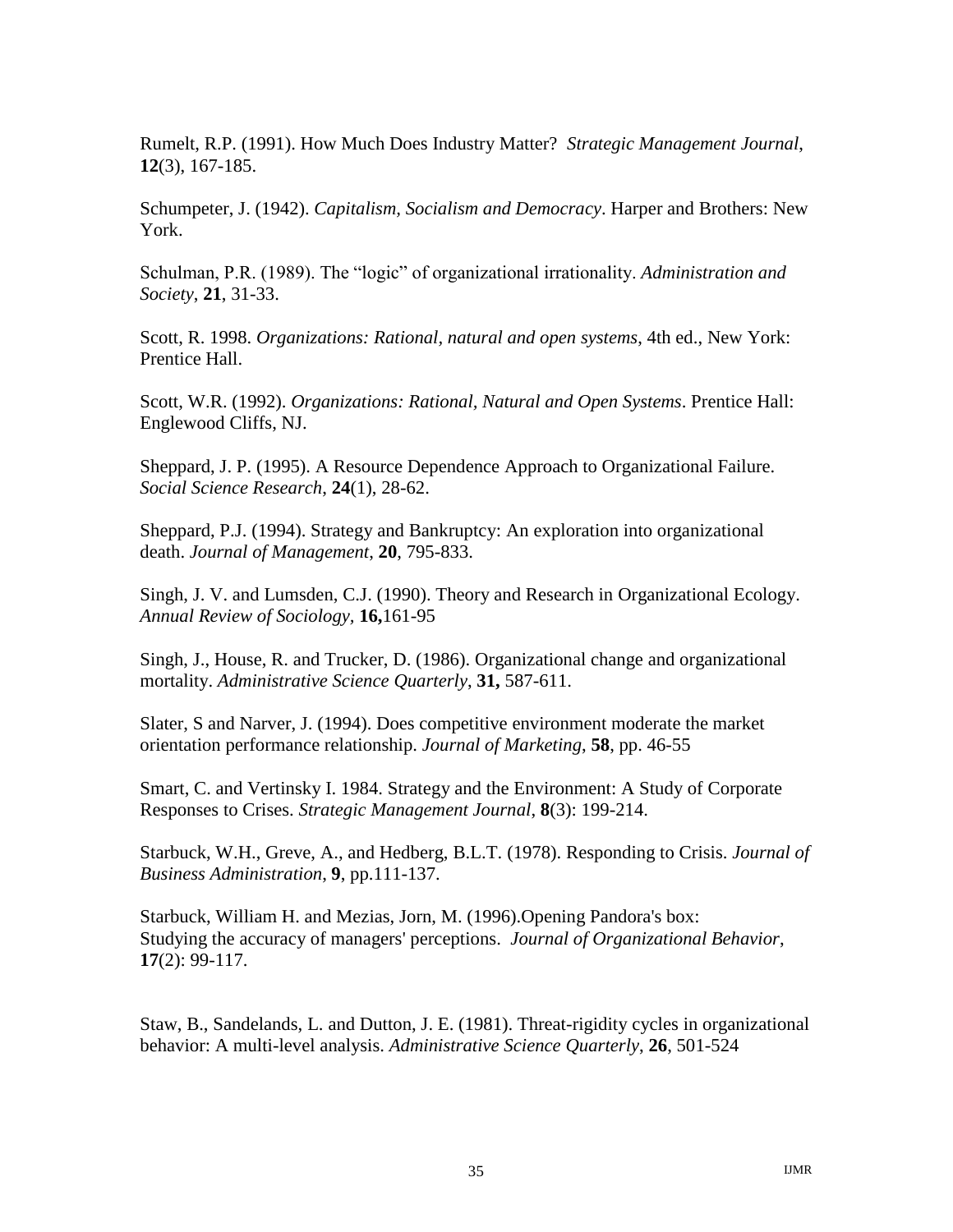Staw, B.M. (1976). Knee-deep in the big muddy: A study of escalating commitment to a course of action. *Organizational Behaviour and Human Performance*, **16,** 27-44.

Stinchcombe, A.L. (1965). Social structures and organizations. J. G. March (ed.) *Handbook of Organizations*, pp. 142-193. Chicago: Rand McNally.

Stoeberl, P.A, Parker, G.E., and Joo, Seong-Jong (1998). Relationship Between Organizational Change and Failure in the Wine Industry: An Event History Analysis. *Journal of Management Studies*, **35**(4), 537-555.

Sull, D.N., Tedlow, R.S. and Rosenbloom, R.S. (1997). Managerial Commitments and Technological Change in the US Tire Industry. *Industrial and Competitive Change*, **6,** 461-501.

Sutton, J. (1997).Gilbrat's Legacy. *Economic Literature,* **35** (1), 40-59

Swaminathan, A. (1996). Environmental Conditions at Founding and Organizational Mortality: A Trial-by-Fire Model. *Academy of Management Journal*, **39**, 1350-1377.

Szilagyi, A. D. and Schweiger, D. M. (1984). Matching managers to strategies: A review and suggested framework. *Academy of Management Review*, **9(**4), 626- 637.

Turner, M. E., and Pratkanis, A. R. (1998). A social identity model of groupthink. *Organizational Behavior and Human Decision Processes,* **73,** 210–235.

Tushman, M and Anderson, P. (1986). Technological Discontinuities and Organizational Environments. *Administrative Science Quarterly*, **31,** 439-465.

Ulrich, D. (1987). The Population Perspective: Review, Critique, and Relevance, *Human Relations,* **40**, 137-152.

Van de Van, A.H. (1989). Nothing is quite so practical as a good theory. *Academy of Management Review*, **14**(4), 486-489.

Virany, B., Tushman, M.L. and Romanelli, E. (1992). Executive succession and organization outcomes in turbulent environments: An organizational learning approach. *Organization Science*, **3** (1), 72-91

Wagner, J. A. III and Gooding, R. Z. 1997. Equivocal information and attribution: An investigation of patterns of managerial sensemaking. *Strategic Management Journal*, **18**(4): 275-286.

Wanous, J. (1980). *Organizational entry: Recruitment, selection and socialization of Newcomers*. Reading, MA: Addison-Wesley.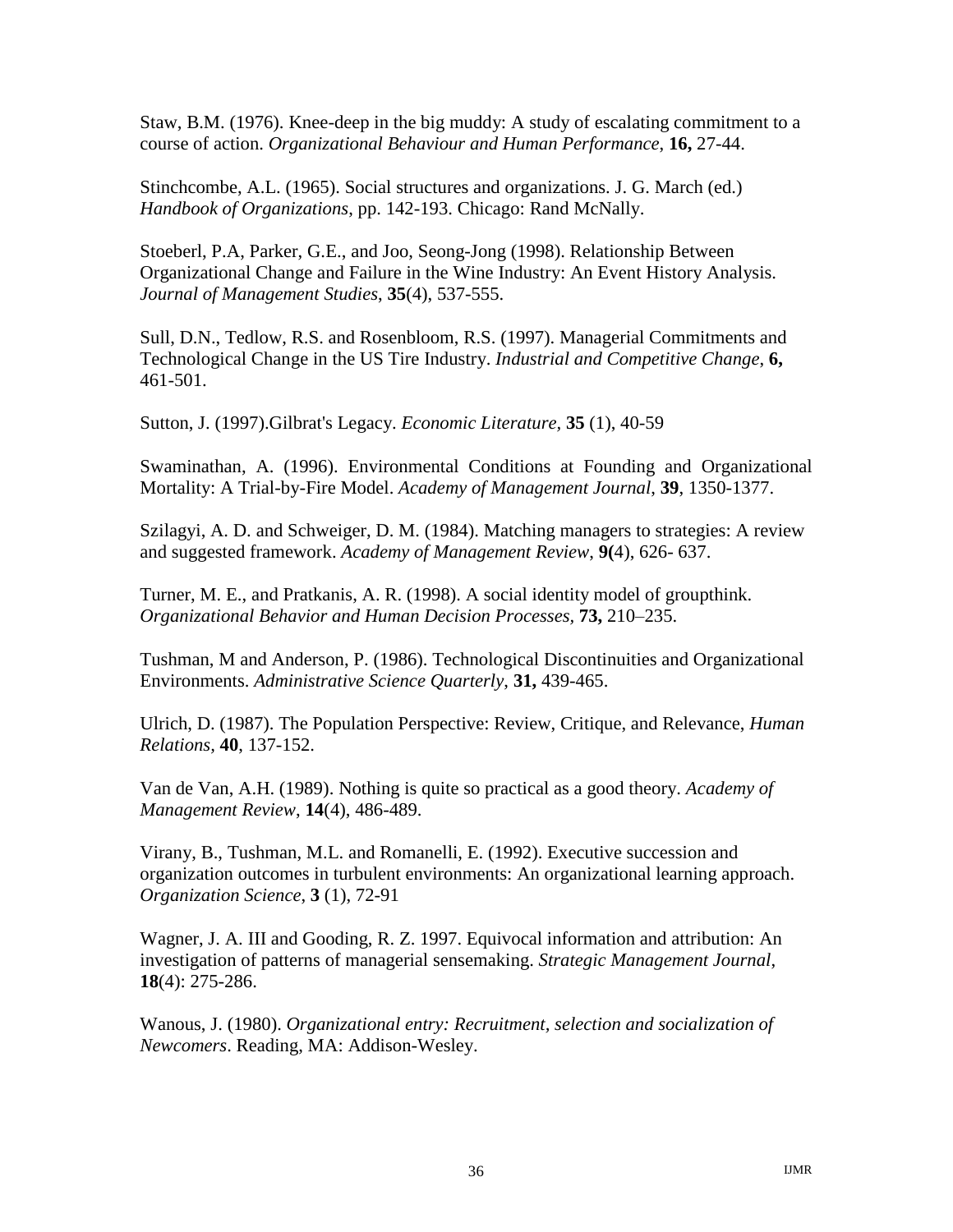Weitzel, W., andJohnson, E. (1989). Decline in organizations: A literature integration and extension. *Administrative Science Quarterly,* **34***,* 91-109

Whetten, D.A. (1980). "Organizational decline: Sources, responses and effects." Pp 342-374 in J. Kimberly and R. Miles (eds.) *Organizational Life Cycles*. San Francisco: Jossey-Bass.

Whetten, D.A. (1988). Organizational growth and decline processes, in readings. Pp. 3-19 in K. S. Cameron, R. I. Sutton and D. A. Whetten (Eds*.), Organizational Decline, Frameworks, Research, and Prescriptions*. Cambridge, MA: Ballinger.

Wholey, Douglas R., J. B. Christianson, and S. M. Sanchez 1992. Organization size and failure among health maintenance organizations. *American Sociological Review,* **57**, 829- 842.

Wiersema M. and Bantel. K. (1992). Top Management Team Demography and Corporate Strategic Change. *Academy of Management Journal*, **35**, 91-121.

Wilcox, J. W. (1971). A simple theory of financial ratios as predictors of failure. *Journal of Accounting Research*, **2**, 389-395.

Witteloostuijn, van, A. (1998). Bridging Behavioral and Economic Theories of Decline: Organizational Inertia, Strategic Competition, and Chronic Failure. *Management Science,* **44,** 501-519.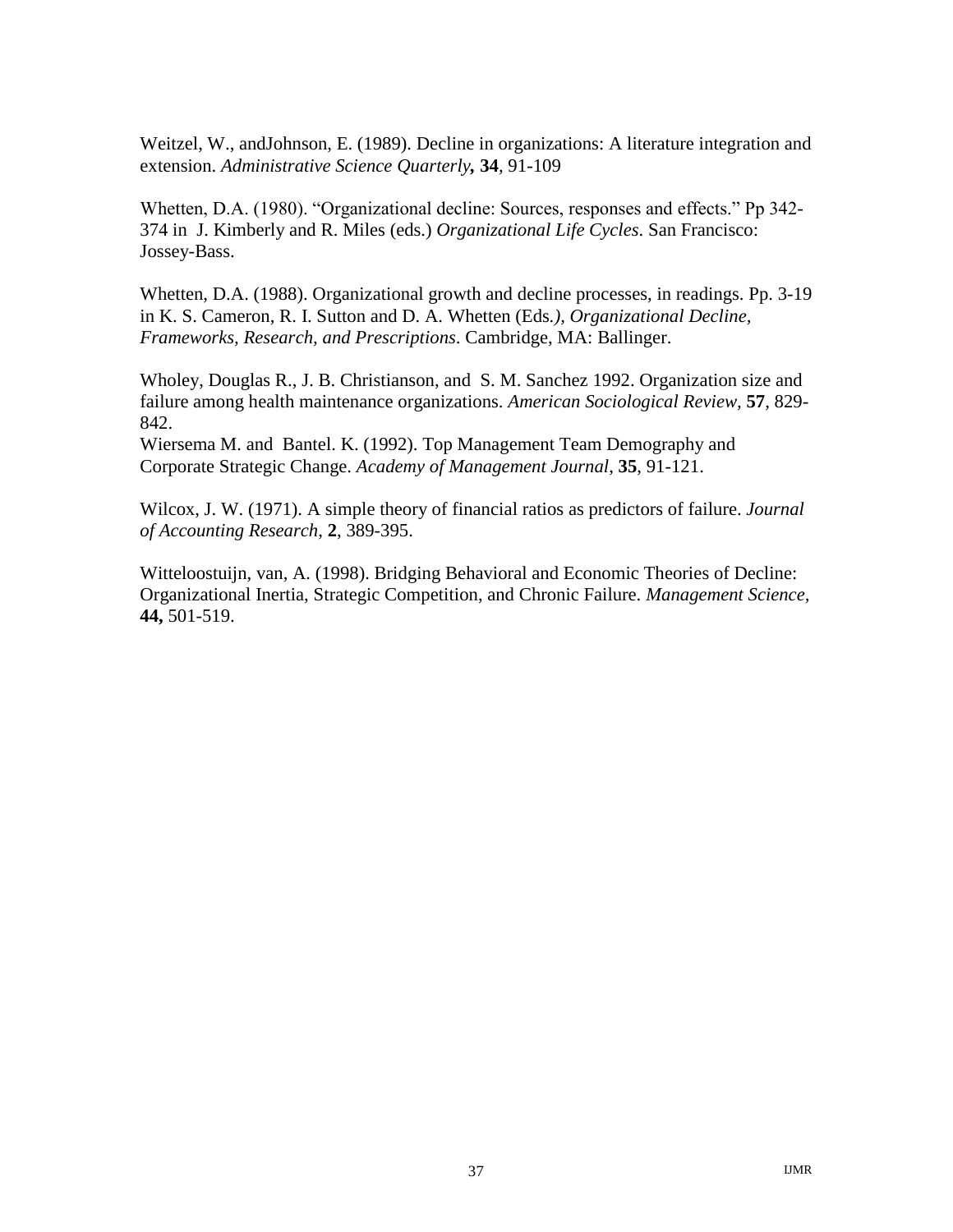

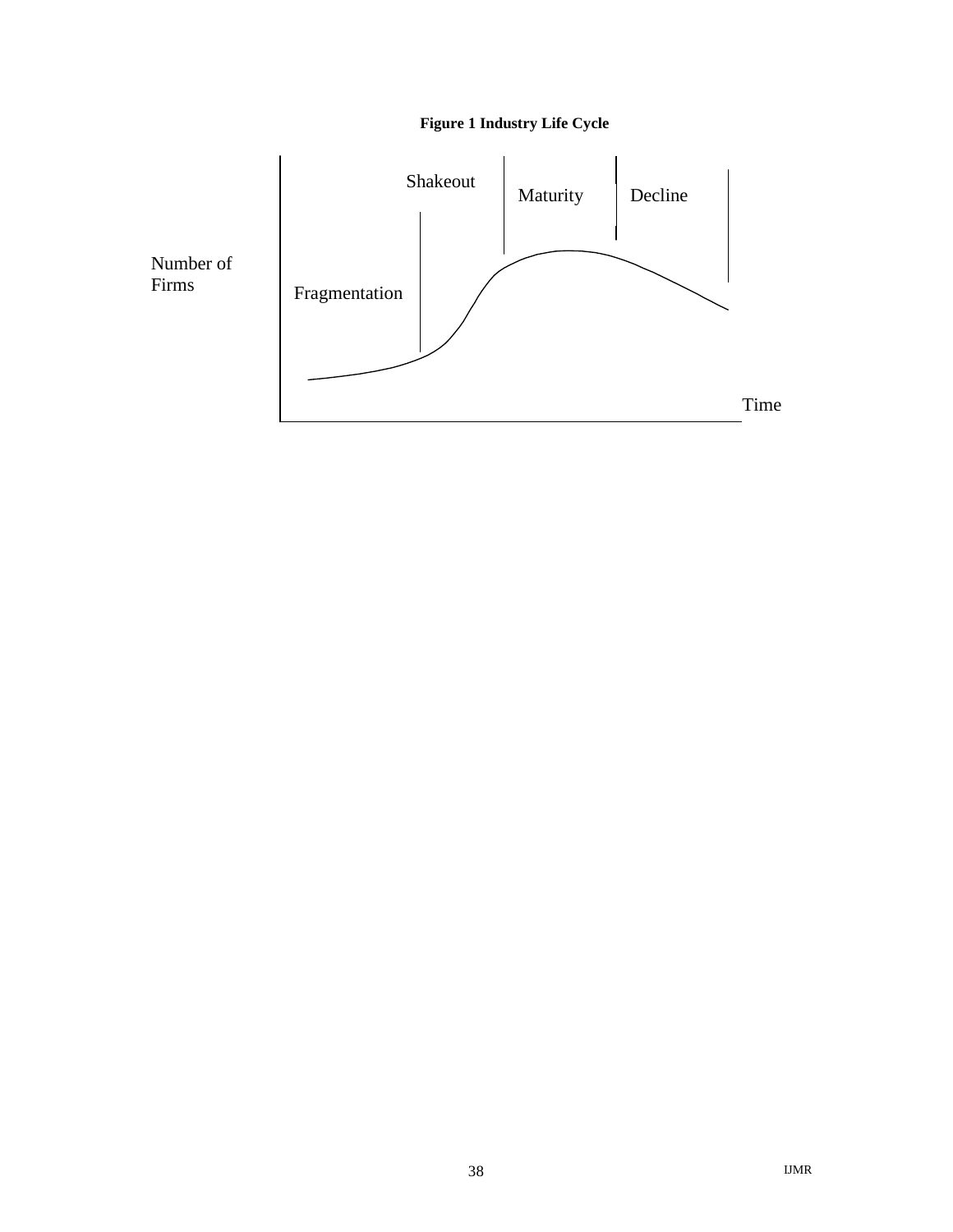

Figure 2. An Integrative Framework of Determinants of Organizational Failure